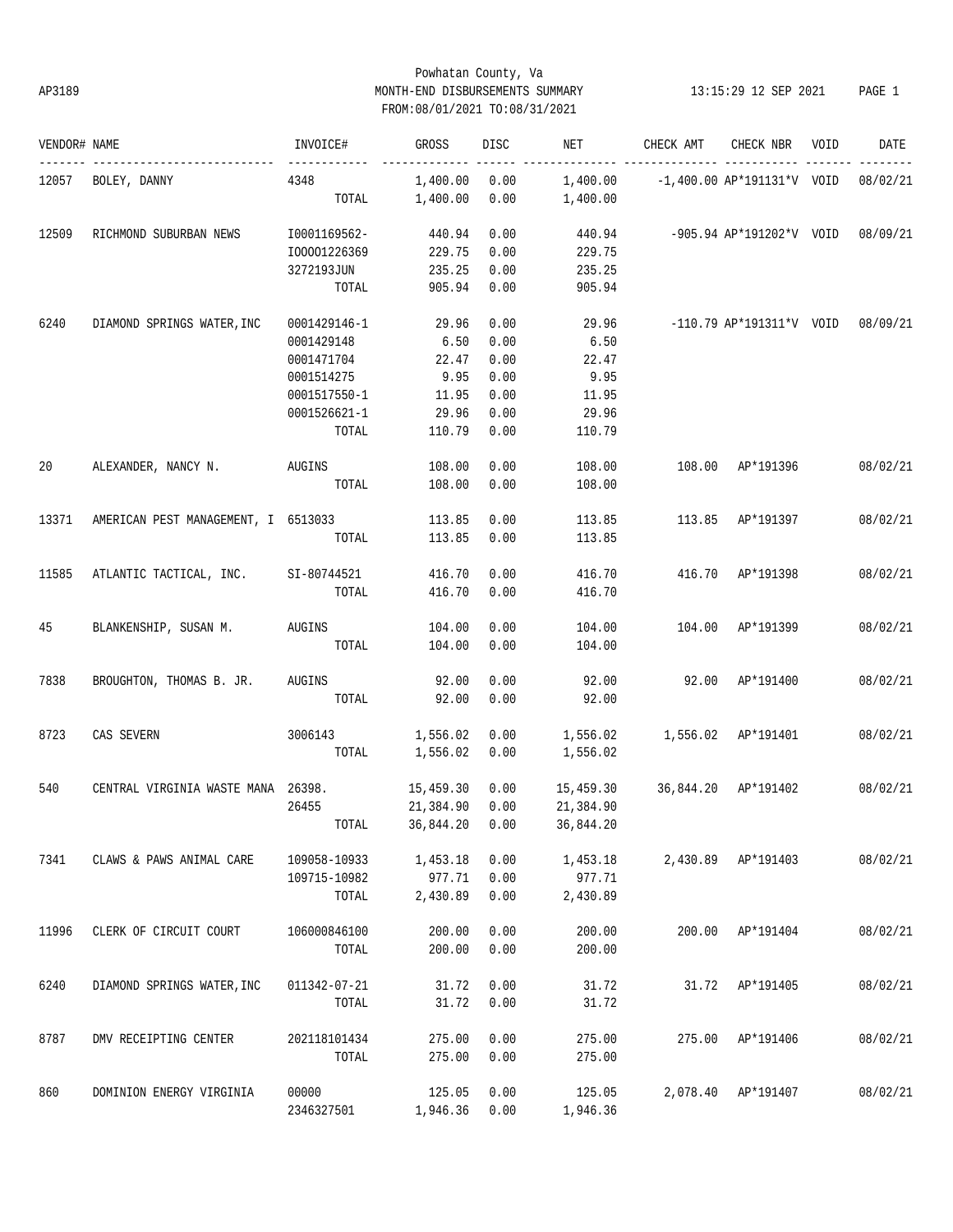## Powhatan County, Va AP3189 MONTH-END DISBURSEMENTS SUMMARY 13:15:29 12 SEP 2021 PAGE 2 FROM:08/01/2021 TO:08/31/2021

| VENDOR# NAME |                                     | INVOICE#     | GROSS      | DISC | NET        | CHECK AMT  | CHECK NBR           | VOID<br>DATE |
|--------------|-------------------------------------|--------------|------------|------|------------|------------|---------------------|--------------|
|              |                                     | 3496131156   | 6.99       | 0.00 | 6.99       |            |                     |              |
|              |                                     | TOTAL        | 2,078.40   | 0.00 | 2,078.40   |            |                     |              |
| 1380         | FORD, SUSAN P.                      | AUGINS       | 104.00     | 0.00 | 104.00     | 104.00     | AP*191408           | 08/02/21     |
|              |                                     | TOTAL        | 104.00     | 0.00 | 104.00     |            |                     |              |
| 13190        | FP MAILING SOLUTIONS                | RI104951678  | 86.85      | 0.00 | 86.85      | 86.85      | AP*191409           | 08/02/21     |
|              |                                     | TOTAL        | 86.85      | 0.00 | 86.85      |            |                     |              |
| 11392        | GREGORY, ARTHUR                     | $\mathbf{1}$ | 80.00      | 0.00 | 80.00      | 80.00      | AP*191410           | 08/02/21     |
|              |                                     | TOTAL        | 80.00      | 0.00 | 80.00      |            |                     |              |
| 11391        | HALEY FORD                          | FL2616       | 36,100.00  | 0.00 | 36,100.00  | 108,300.00 | AP*191411           | 08/02/21     |
|              |                                     | FL2617       | 36,100.00  | 0.00 | 36,100.00  |            |                     |              |
|              |                                     | FL2619       | 36,100.00  | 0.00 | 36,100.00  |            |                     |              |
|              |                                     | TOTAL        | 108,300.00 | 0.00 | 108,300.00 |            |                     |              |
| 13802        | KEYSTONE INFORMATION SYSTEM         | 208096       | 3,500.00   | 0.00 | 3,500.00   |            | 6,300.00 AP*191412  | 08/02/21     |
|              |                                     | 208097       | 2,800.00   | 0.00 | 2,800.00   |            |                     |              |
|              |                                     | TOTAL        | 6,300.00   | 0.00 | 6,300.00   |            |                     |              |
| 13645        | KNOWINK LLC                         | 8176         | 14,950.00  | 0.00 | 14,950.00  |            | 14,950.00 AP*191413 | 08/02/21     |
|              |                                     | TOTAL        | 14,950.00  | 0.00 | 14,950.00  |            |                     |              |
| 6104         | KUSTOM SIGNALS INC                  | 586165       | 888.00     | 0.00 | 888.00     | 888.00     | AP*191414           | 08/02/21     |
|              |                                     | TOTAL        | 888.00     | 0.00 | 888.00     |            |                     |              |
| 4661         | MARINE RESCUE PRODUCTS              | 102244A      | 439.50     | 0.00 | 439.50     | 439.50     | AP*191415           | 08/02/21     |
|              |                                     | TOTAL        | 439.50     | 0.00 | 439.50     |            |                     |              |
| 13529        | CARY AND CHRISTOPHER MARTIN AUGRENT |              | 742.00     | 0.00 | 742.00     | 742.00     | AP*191416           | 08/02/21     |
|              |                                     | TOTAL        | 742.00     | 0.00 | 742.00     |            |                     |              |
| 13176        | MIDWEST TAPE, LLC                   | 500740998    | 123.20     | 0.00 | 123.20     | 123.20     | AP*191417           | 08/02/21     |
|              |                                     | TOTAL        | 123.20     | 0.00 | 123.20     |            |                     |              |
| 9638         | POE, INEZ L                         | AUGINS       | 120.00     | 0.00 | 120.00     | 120.00     | AP*191418           | 08/02/21     |
|              |                                     | TOTAL        | 120.00     | 0.00 | 120.00     |            |                     |              |
| 1980         | POORE, FRANCES                      | AUGINS       | 88.00      | 0.00 | 88.00      | 88.00      | AP*191419           | 08/02/21     |
|              |                                     | TOTAL        | 88.00      | 0.00 | 88.00      |            |                     |              |
| 6043         | POWERS, KATHRYN C.                  | AUGINS       | 120.00     | 0.00 | 120.00     | 120.00     | AP*191420           | 08/02/21     |
|              |                                     | TOTAL        | 120.00     | 0.00 | 120.00     |            |                     |              |
|              |                                     |              |            |      |            |            |                     |              |
| 8294         | POWHATAN COUNTY PUBLIC SCHO 9450    |              | 120.82     | 0.00 | 120.82     | 838.82     | AP*191421           | 08/02/21     |
|              |                                     | AUGINS       | 718.00     | 0.00 | 718.00     |            |                     |              |
|              |                                     | TOTAL        | 838.82     | 0.00 | 838.82     |            |                     |              |
| 6466         | RADIO COMMUNICATION OF VA           | 120000759-1  | 3,732.50   | 0.00 | 3,732.50   |            | 5,645.65 AP*191422  | 08/02/21     |
|              |                                     | 602002066-1  | 1,913.15   | 0.00 | 1,913.15   |            |                     |              |
|              |                                     | TOTAL        | 5,645.65   | 0.00 | 5,645.65   |            |                     |              |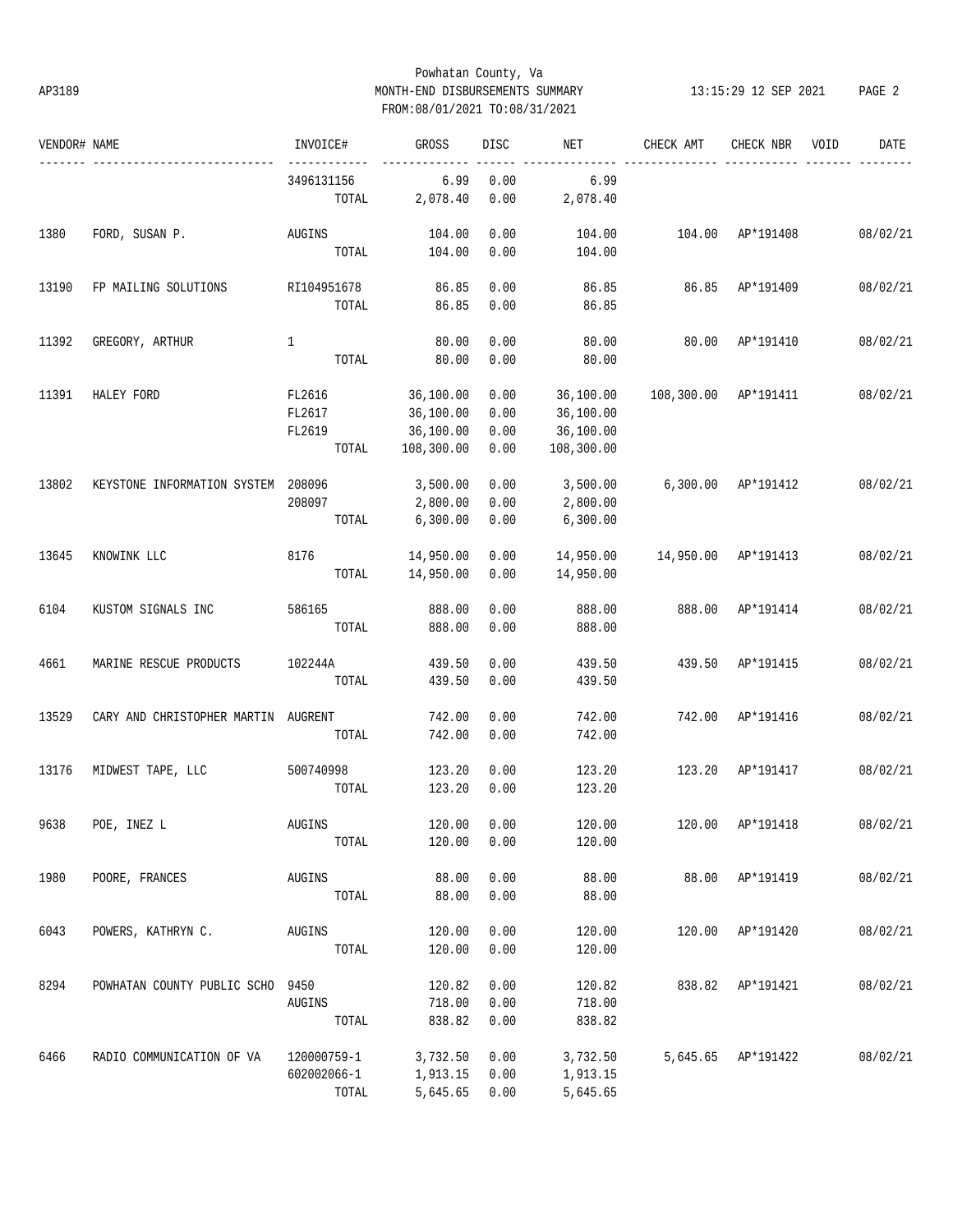# Powhatan County, Va AP3189 MONTH-END DISBURSEMENTS SUMMARY 13:15:29 12 SEP 2021 PAGE 3 FROM:08/01/2021 TO:08/31/2021

| VENDOR# NAME |                           | INVOICE#                        | GROSS    | DISC | NET      | CHECK AMT          | CHECK NBR          | VOID | DATE     |
|--------------|---------------------------|---------------------------------|----------|------|----------|--------------------|--------------------|------|----------|
| 6717         | REYNOLDS, MATTHEW SHAUN   | DICKSSPORTIN                    | 100.00   | 0.00 | 100.00   | 100.00             | AP*191423          |      | 08/02/21 |
|              |                           | TOTAL                           | 100.00   | 0.00 | 100.00   |                    |                    |      |          |
| 7062         | RUTHERFORD JANITOR SUPPLY | 1213023                         | 183.00   | 0.00 | 183.00   | 319.20 AP*191424   |                    |      | 08/02/21 |
|              |                           | 1214458                         | 62.20    | 0.00 | 62.20    |                    |                    |      |          |
|              |                           | 1216258                         | 74.00    | 0.00 | 74.00    |                    |                    |      |          |
|              |                           | TOTAL                           | 319.20   | 0.00 | 319.20   |                    |                    |      |          |
| 1320         | SOUTHERN POLICE           | 205052                          | 245.00   | 0.00 | 245.00   |                    | 245.00 AP*191425   |      | 08/02/21 |
|              |                           | TOTAL                           | 245.00   | 0.00 | 245.00   |                    |                    |      |          |
| 6569         | STICKELS, RANDAL LEE      | <b>AUGINS</b>                   | 72.00    | 0.00 | 72.00    | 72.00              | AP*191426          |      | 08/02/21 |
|              |                           | TOTAL                           | 72.00    | 0.00 | 72.00    |                    |                    |      |          |
| 7115         | STOKES, GARLAND KENNETH   | <b>AUGINS</b>                   | 68.00    | 0.00 | 68.00    | 68.00              | AP*191427          |      | 08/02/21 |
|              |                           | TOTAL                           | 68.00    | 0.00 | 68.00    |                    |                    |      |          |
| 11988        | SUMMIT MEDIA LLC          | 531332-6                        | 198.00   | 0.00 | 198.00   | 198.00             | AP*191428          |      | 08/02/21 |
|              |                           | TOTAL                           | 198.00   | 0.00 | 198.00   |                    |                    |      |          |
| 7543         | SYDNOR, LEON              | 0006                            | 384.00   | 0.00 | 384.00   |                    | 384.00 AP*191429   |      | 08/02/21 |
|              |                           | TOTAL                           | 384.00   | 0.00 | 384.00   |                    |                    |      |          |
| 13107        | T-MOBILE                  | T-MOBILEJULY                    | 398.72   | 0.00 | 398.72   |                    | 398.72 AP*191430   |      | 08/02/21 |
|              |                           | TOTAL                           | 398.72   | 0.00 | 398.72   |                    |                    |      |          |
| 11188        | TECH FIRE & SAFETY        | 1845                            | 933.00   | 0.00 | 933.00   |                    | 933.00 AP*191431   |      | 08/02/21 |
|              |                           | TOTAL                           | 933.00   | 0.00 | 933.00   |                    |                    |      |          |
| 6267         | TIMBERLAKE, II, JAMES B.  | $\rm N/A$                       | 47.97    | 0.00 | 47.97    |                    | 47.97 AP*191432    |      | 08/02/21 |
|              |                           | TOTAL                           | 47.97    | 0.00 | 47.97    |                    |                    |      |          |
| 9519         | TREASURER                 | JUNEQTR2021                     | 2,313.95 | 0.00 | 2,313.95 | 2,313.95 AP*191433 |                    |      | 08/02/21 |
|              |                           | TOTAL                           | 2,313.95 | 0.00 | 2,313.95 |                    |                    |      |          |
| 6501         | TREASURER OF VIRGINIA     | 21-POWPC-126                    | 6,057.50 | 0.00 | 6,057.50 |                    | 8,077.50 AP*191434 |      | 08/02/21 |
|              |                           | 21-POWPC-127 270.00 0.00 270.00 |          |      |          |                    |                    |      |          |
|              |                           | 21-POWPC-127                    | 1,200.00 | 0.00 | 1,200.00 |                    |                    |      |          |
|              |                           | 21-POWPC-128                    | 80.00    | 0.00 | 80.00    |                    |                    |      |          |
|              |                           | 21-POWPC-133                    | 200.00   | 0.00 | 200.00   |                    |                    |      |          |
|              |                           | 21-POWPC-133                    | 270.00   | 0.00 | 270.00   |                    |                    |      |          |
|              |                           | TOTAL                           | 8,077.50 | 0.00 | 8,077.50 |                    |                    |      |          |
| 7532         | UNIVERSITY OF VIRGINIA    | 48780X                          | 30.00    | 0.00 | 30.00    |                    | 60.00 AP*191435    |      | 08/02/21 |
|              |                           | 48781                           | 30.00    | 0.00 | 30.00    |                    |                    |      |          |
|              |                           | TOTAL                           | 60.00    | 0.00 | 60.00    |                    |                    |      |          |
| 13639        | VERIZON                   | 000921422421                    | 93.45    | 0.00 | 93.45    |                    | 93.45 AP*191436    |      | 08/02/21 |
|              |                           | TOTAL                           | 93.45    | 0.00 | 93.45    |                    |                    |      |          |
| 8083         | WELDON COOPER CENTER FOR  | 49178                           | 135.00   | 0.00 | 135.00   |                    | 135.00 AP*191437   |      | 08/02/21 |
|              |                           | TOTAL                           | 135.00   | 0.00 | 135.00   |                    |                    |      |          |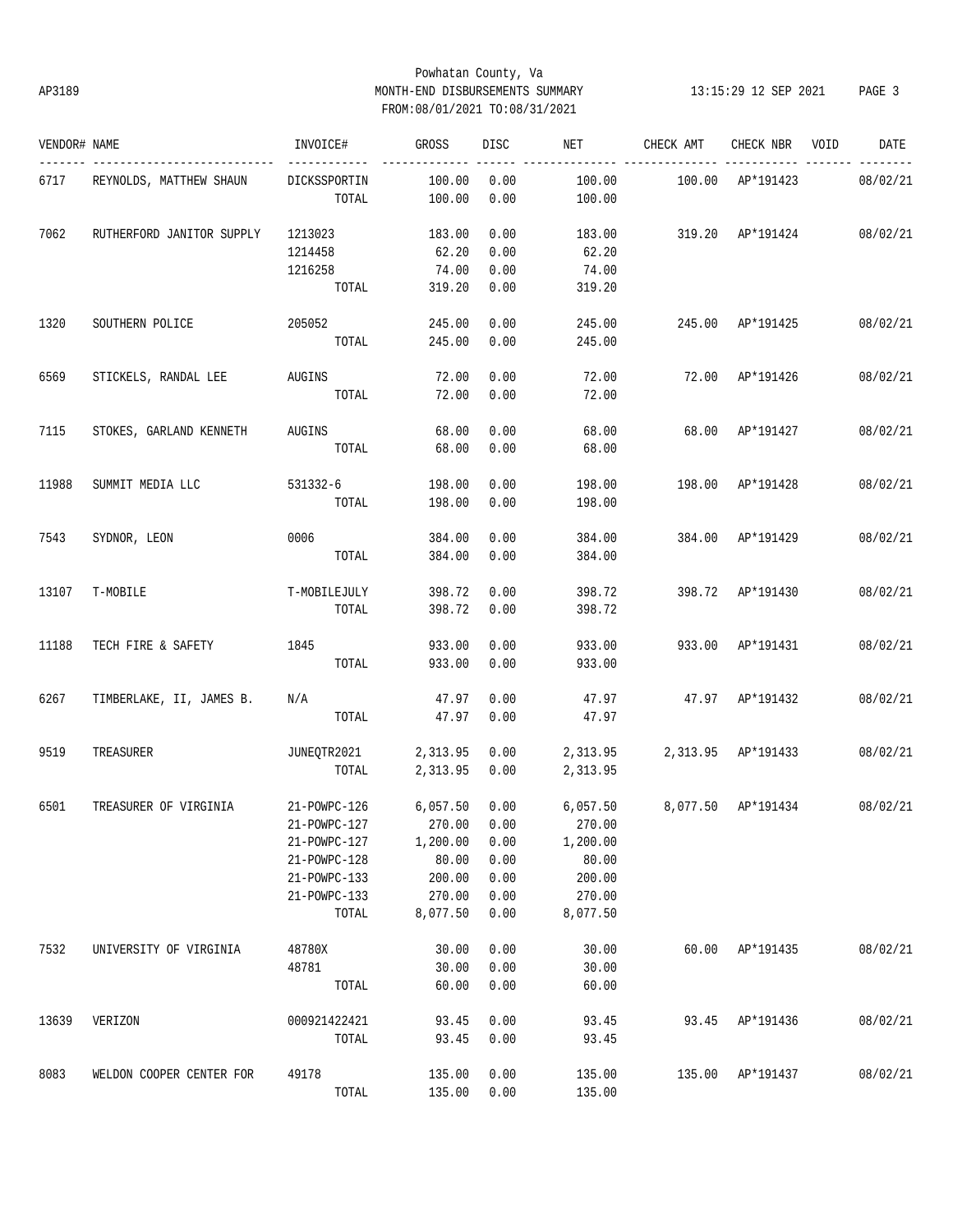## Powhatan County, Va AP3189 MONTH-END DISBURSEMENTS SUMMARY 13:15:29 12 SEP 2021 PAGE 4 FROM:08/01/2021 TO:08/31/2021

| VENDOR# NAME |                                      | INVOICE#     | GROSS    | DISC       | NET      | CHECK AMT                       | CHECK NBR                | VOID | DATE     |
|--------------|--------------------------------------|--------------|----------|------------|----------|---------------------------------|--------------------------|------|----------|
| 12458        | WIMMER, WILLIE                       | 2044         | 598.90   | 0.00       | 598.90   | 598.90                          | AP*191438                |      | 08/02/21 |
|              |                                      | TOTAL        | 598.90   | 0.00       | 598.90   |                                 |                          |      |          |
| 7755         | WITMER PUBLIC SAFETY                 | E2064165     | 199.01   | 0.00       | 199.01   |                                 | 730.01 AP*191439         |      | 08/02/21 |
|              |                                      | E2083203     | 82.00    | 0.00       | 82.00    |                                 |                          |      |          |
|              |                                      | E2092362     | 449.00   | 0.00       | 449.00   |                                 |                          |      |          |
|              |                                      | TOTAL        | 730.01   | 0.00       | 730.01   |                                 |                          |      |          |
| 2080         | WOODCOCK, LYNN T.                    | AUGINS       | 108.00   | 0.00       | 108.00   |                                 | 108.00 AP*191440         |      | 08/02/21 |
|              |                                      | TOTAL        | 108.00   | 0.00       | 108.00   |                                 |                          |      |          |
| 1890         | X-ZACT                               | 5872         | 810.00   | 0.00       | 810.00   |                                 | 810.00 AP*191441         |      | 08/02/21 |
|              |                                      | TOTAL        | 810.00   | 0.00       | 810.00   |                                 |                          |      |          |
| 1890         | X-ZACT                               | 5872         | 810.00   | 0.00       | 810.00   |                                 | -810.00 AP*191441*V VOID |      | 08/02/21 |
|              |                                      | TOTAL        | 810.00   | 0.00       | 810.00   |                                 |                          |      |          |
| 6175         | ADAMS OIL COMPANY, INC. 102940       |              | 291.97   | 0.00       | 291.97   |                                 | 291.97 AP*191442         |      | 08/10/21 |
|              |                                      | TOTAL        | 291.97   | 0.00       | 291.97   |                                 |                          |      |          |
| 12791        | ADAMS, RICK                          | EXAM-6-28-20 | 219.00   | 0.00       | 219.00   |                                 | 219.00 AP*191443         |      | 08/10/21 |
|              |                                      | TOTAL        | 219.00   | 0.00       | 219.00   |                                 |                          |      |          |
| 11434        | AGA JANITORIAL SOLUTIONS, L 1910     |              | 965.00   | 0.00       | 965.00   |                                 | 965.00 AP*191444         |      | 08/10/21 |
|              |                                      | TOTAL        | 965.00   | 0.00       | 965.00   |                                 |                          |      |          |
| 7139         | AIRECO SUPPLY INC. 8685588-00        |              | 159.34   | 0.00       | 159.34   | 159.34 AP*191445                |                          |      | 08/10/21 |
|              |                                      | TOTAL        | 159.34   | 0.00       | 159.34   |                                 |                          |      |          |
| 11585        | ATLANTIC TACTICAL, INC. SI-80745110  |              | 5,101.50 | 0.00       |          | 5,101.50   5,101.50   AP*191446 |                          |      | 08/10/21 |
|              |                                      | TOTAL        | 5,101.50 | 0.00       | 5,101.50 |                                 |                          |      |          |
| 6655         | BLOSSMAN GAS COMPANIES, INC 17530759 |              | 40.87    | 0.00       | 40.87    | 93.83 AP*191447                 |                          |      | 08/10/21 |
|              |                                      | 17577615     | 30.25    | 0.00       | 30.25    |                                 |                          |      |          |
|              |                                      | 17577616     | 12.91    | 0.00       | 12.91    |                                 |                          |      |          |
|              |                                      | 17613887     | 9.80     | 0.00       | 9.80     |                                 |                          |      |          |
|              |                                      | TOTAL        |          | 93.83 0.00 | 93.83    |                                 |                          |      |          |
| 10665        | BROWN EDWARDS & COMPANY LLP 1299692  |              | 6,000.00 | 0.00       | 6,000.00 | 6,000.00                        | AP*191448                |      | 08/10/21 |
|              |                                      | TOTAL        | 6,000.00 | 0.00       | 6,000.00 |                                 |                          |      |          |
| 11439        | BUSINESS CARD                        | CARD-0168-JU | 2,248.37 | 0.00       | 2,248.37 |                                 | 2,248.37 AP*191449       |      | 08/10/21 |
|              |                                      | TOTAL        | 2,248.37 | 0.00       | 2,248.37 |                                 |                          |      |          |
| 11610        |                                      |              | 5,961.69 |            | 5,961.69 | 5,961.69                        |                          |      | 08/10/21 |
|              | BUSINESS CARD                        | CARD-5719-JU |          | 0.00       |          |                                 | AP*191450                |      |          |
|              |                                      | TOTAL        | 5,961.69 | 0.00       | 5,961.69 |                                 |                          |      |          |
| 11611        | BUSINESS CARD                        | CARD-3423-JU | 384.95   | 0.00       | 384.95   | 384.95                          | AP*191451                |      | 08/10/21 |
|              |                                      | TOTAL        | 384.95   | 0.00       | 384.95   |                                 |                          |      |          |
| 12919        | BUSINESS CARD                        | CARD-6145-JU | 6,055.06 | 0.00       | 6,055.06 | 6,055.06                        | AP*191452                |      | 08/10/21 |
|              |                                      | TOTAL        | 6,055.06 | 0.00       | 6,055.06 |                                 |                          |      |          |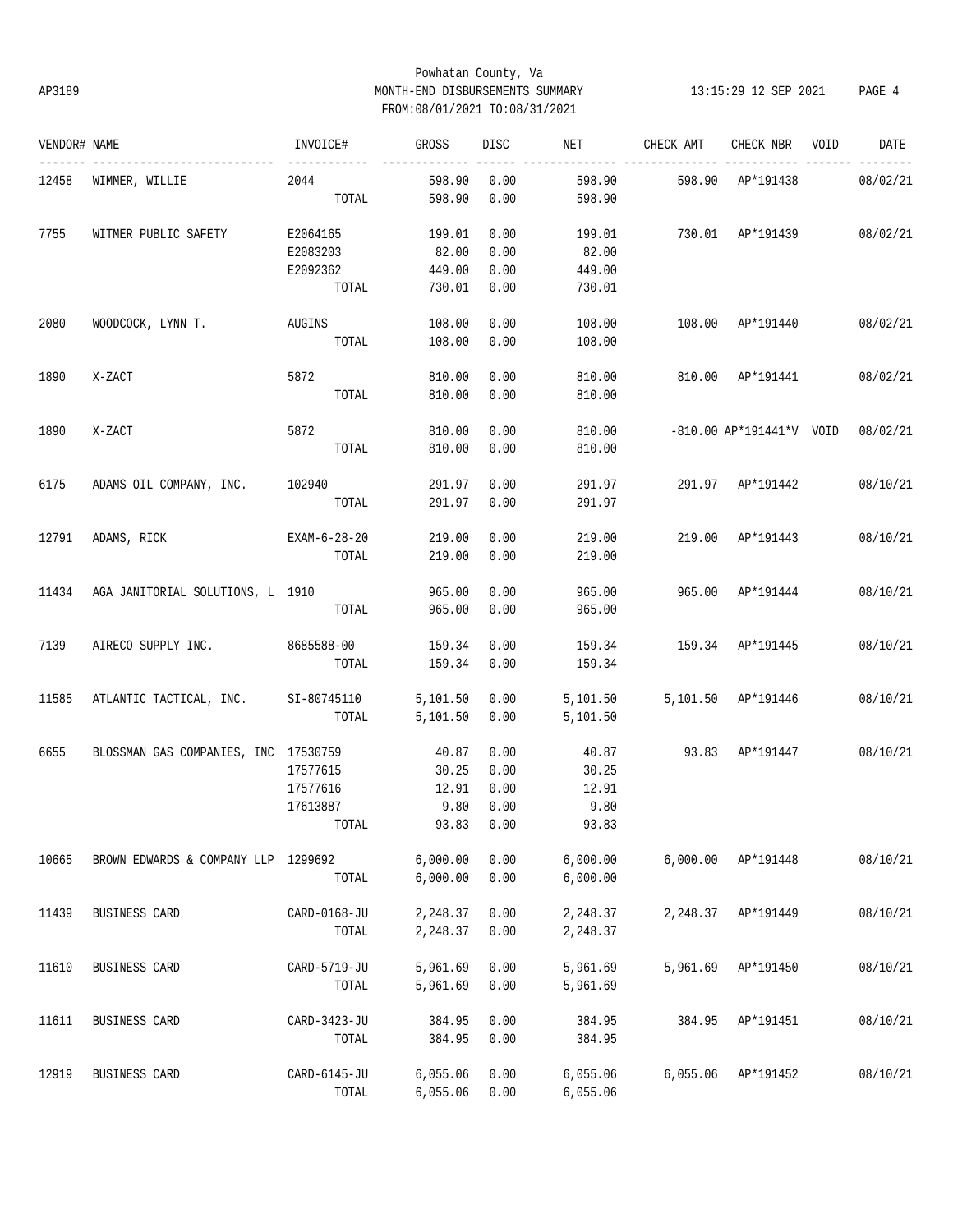## Powhatan County, Va AP3189 MONTH-END DISBURSEMENTS SUMMARY 13:15:29 12 SEP 2021 PAGE 5 FROM:08/01/2021 TO:08/31/2021

| VENDOR# NAME |                                                                                          | INVOICE#                                                                   | <b>GROSS</b>             | DISC <sub>2</sub> | <b>NET</b>                                                           | CHECK AMT                          | CHECK NBR VOID      | DATE     |
|--------------|------------------------------------------------------------------------------------------|----------------------------------------------------------------------------|--------------------------|-------------------|----------------------------------------------------------------------|------------------------------------|---------------------|----------|
|              | 8723 CAS SEVERN                                                                          | ------------<br>3006147 2,599.01 0.00 2,599.01 2,599.01 AP*191453 08/10/21 |                          |                   | ------ ------ --------------- ------<br>TOTAL 2,599.01 0.00 2,599.01 |                                    |                     |          |
|              |                                                                                          |                                                                            |                          |                   |                                                                      |                                    |                     |          |
| 6965         | CINTAS CORPORATION                                                                       | 4091289134 91.22 0.00                                                      |                          |                   | 91.22  91.22  AP*191454  08/10/21                                    |                                    |                     |          |
|              |                                                                                          |                                                                            | TOTAL 91.22 0.00         |                   | 91.22                                                                |                                    |                     |          |
| 10949        | COMCAST                                                                                  | $127556276$ 1,127.00 0.00 1,127.00 1,127.00 $AP*191455$ 08/10/21           |                          |                   |                                                                      |                                    |                     |          |
|              |                                                                                          |                                                                            |                          |                   | TOTAL 1,127.00 0.00 1,127.00                                         |                                    |                     |          |
| 13491        | COMMONWEALTH DRUG AND ALCOH 210                                                          |                                                                            | 924.00                   | 0.00              |                                                                      | 924.00 924.00 AP*191456            |                     | 08/10/21 |
|              |                                                                                          | TOTAL                                                                      | 924.00 0.00              |                   | 924.00                                                               |                                    |                     |          |
| 33130        | COUNTY OF HENRICO DEPT OF F 202277 22,680.22 0.00 22,680.22 22,680.22 AP*191457 08/10/21 |                                                                            |                          |                   |                                                                      |                                    |                     |          |
|              |                                                                                          |                                                                            | TOTAL 22,680.22 0.00     |                   | 22,680.22                                                            |                                    |                     |          |
|              |                                                                                          |                                                                            |                          |                   |                                                                      |                                    |                     |          |
| 7294         | CUMBERLAND FARM & AUTO PART 90623&90736 89.97                                            |                                                                            |                          | 0.00              | 89.97 89.97 AP*191458                                                |                                    |                     | 08/10/21 |
|              |                                                                                          | TOTAL                                                                      | 89.97 0.00               |                   | 89.97                                                                |                                    |                     |          |
| 4668         | DC GROUP INC.                                                                            | 211212072021  2,578.10  0.00  2,578.10  2,578.10  AP*191459                |                          |                   |                                                                      |                                    |                     | 08/10/21 |
|              |                                                                                          |                                                                            |                          |                   | TOTAL 2,578.10 0.00 2,578.10                                         |                                    |                     |          |
|              |                                                                                          |                                                                            | 6.50                     |                   |                                                                      |                                    |                     |          |
| 6240         | DIAMOND SPRINGS WATER, INC                                                               | 0001429148                                                                 |                          | 0.00              |                                                                      | 6.50 82.36 AP*191460 08/10/21      |                     |          |
|              |                                                                                          | 0001514275                                                                 | 9.95 0.00                |                   | 9.95                                                                 |                                    |                     |          |
|              |                                                                                          | 0001577286                                                                 |                          | 20.97 0.00        | 20.97<br>44.94                                                       |                                    |                     |          |
|              |                                                                                          | 0001577289<br>TOTAL                                                        | 44.94 0.00<br>82.36 0.00 |                   | 82.36                                                                |                                    |                     |          |
|              |                                                                                          |                                                                            |                          |                   |                                                                      |                                    |                     |          |
| 8750         | DOMINION ENERGY                                                                          | 122166783382                                                               | 251.51                   | 0.00              |                                                                      | 251.51 2,428.89 AP*191461 08/10/21 |                     |          |
|              |                                                                                          | 325444024582                                                               | 264.49                   | 0.00              | 264.49                                                               |                                    |                     |          |
|              |                                                                                          | 406203539182                                                               | 519.07                   | 0.00              | 519.07                                                               |                                    |                     |          |
|              |                                                                                          | 416568092982                                                               | 275.95                   | 0.00              | 275.95                                                               |                                    |                     |          |
|              |                                                                                          | 508065449382                                                               | 348.98                   | 0.00              | 348.98                                                               |                                    |                     |          |
|              |                                                                                          | 621178981082                                                               | 131.30                   | 0.00              | 131.30                                                               |                                    |                     |          |
|              |                                                                                          | 800937057182                                                               | 227.97                   | 0.00              | 227.97                                                               |                                    |                     |          |
|              |                                                                                          | 920622775482                                                               | 409.62 0.00              |                   | 409.62                                                               |                                    |                     |          |
|              |                                                                                          | TOTAL                                                                      | 2,428.89 0.00            |                   | 2,428.89                                                             |                                    |                     |          |
| 860          | DOMINION ENERGY VIRGINIA                                                                 | 2613832712                                                                 | 133.99                   | 0.00              | 133.99                                                               |                                    | 543.61 AP*191462    | 08/10/21 |
|              |                                                                                          | 920622775472                                                               | 409.62                   | 0.00              | 409.62                                                               |                                    |                     |          |
|              |                                                                                          | TOTAL                                                                      | 543.61                   | 0.00              | 543.61                                                               |                                    |                     |          |
|              |                                                                                          |                                                                            |                          |                   |                                                                      |                                    |                     |          |
| 11160        | DUNIVAN, DAVID                                                                           | $911 - 7 - 3 - 2021$                                                       | 19.94                    | 0.00              | 19.94                                                                |                                    | 19.94 AP*191463     | 08/10/21 |
|              |                                                                                          | TOTAL                                                                      | 19.94                    | 0.00              | 19.94                                                                |                                    |                     |          |
| 11224        | ELECTRONIC SYSTEMS, INC.                                                                 | IN1892567                                                                  | 1,111.63                 | 0.00              | 1,111.63                                                             |                                    | 2,273.63 AP*191464  | 08/10/21 |
|              |                                                                                          | IN1894220                                                                  | 1,111.63                 | 0.00              | 1,111.63                                                             |                                    |                     |          |
|              |                                                                                          | IN1894221                                                                  | 50.37                    | 0.00              | 50.37                                                                |                                    |                     |          |
|              |                                                                                          | TOTAL                                                                      | 2,273.63                 | 0.00              | 2,273.63                                                             |                                    |                     |          |
| 6510         | EMERGENCY SERVICES SOLUTION 511                                                          |                                                                            | 50,295.00                | 0.00              | 50,295.00                                                            |                                    | 50,295.00 AP*191465 | 08/10/21 |
|              |                                                                                          | TOTAL                                                                      | 50,295.00                | 0.00              | 50,295.00                                                            |                                    |                     |          |
|              |                                                                                          |                                                                            |                          |                   |                                                                      |                                    |                     |          |
| 338          | FIRE PROTECTION EQUIP. CO                                                                | 00077518                                                                   | 224.00                   | 0.00              | 224.00                                                               | 962.59                             | AP*191466           | 08/10/21 |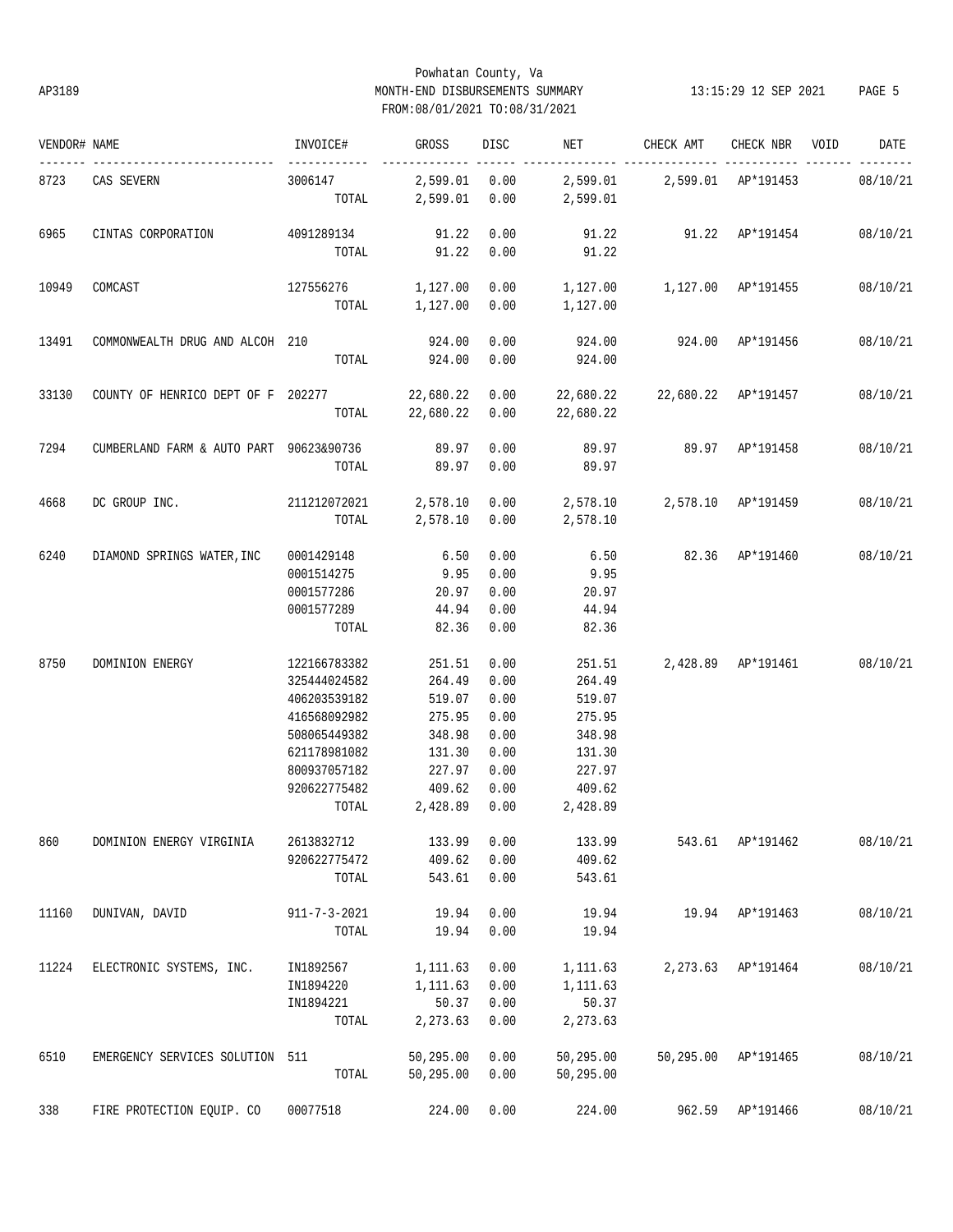## Powhatan County, Va AP3189 MONTH-END DISBURSEMENTS SUMMARY 13:15:29 12 SEP 2021 PAGE 6 FROM:08/01/2021 TO:08/31/2021

| VENDOR# NAME |                                          | INVOICE#          | GROSS            | <b>DISC</b>  | NET                         | CHECK AMT          | CHECK NBR            | VOID | DATE     |
|--------------|------------------------------------------|-------------------|------------------|--------------|-----------------------------|--------------------|----------------------|------|----------|
|              |                                          | 00077822<br>TOTAL | 738.59<br>962.59 | 0.00<br>0.00 | 738.59<br>962.59            |                    |                      |      |          |
|              |                                          |                   |                  |              |                             |                    |                      |      |          |
| 13190        | FP MAILING SOLUTIONS                     | RI104951648       | 86.85            | 0.00         | 86.85                       | 86.85 AP*191467    |                      |      | 08/10/21 |
|              |                                          | TOTAL             | 86.85            | 0.00         | 86.85                       |                    |                      |      |          |
| 13518        | FROEHLING & ROBERTSON, INC 192899        |                   | 2,089.55         | 0.00         | 2,089.55 2,089.55 AP*191468 |                    |                      |      | 08/10/21 |
|              |                                          | TOTAL             | 2,089.55         | 0.00         | 2,089.55                    |                    |                      |      |          |
| 12905        | GALLS, LLC                               | 018827414         | 137.00           | 0.00         | 137.00                      | 465.02 AP*191469   |                      |      | 08/10/21 |
|              |                                          | 018827415         | 150.17           | 0.00         | 150.17                      |                    |                      |      |          |
|              |                                          | 018862607         | 177.85           | 0.00         | 177.85                      |                    |                      |      |          |
|              |                                          | TOTAL             | 465.02           | 0.00         | 465.02                      |                    |                      |      |          |
| 11808        | GATEWOOD, LANCE                          | 1997031           | 9.53             | 0.00         | 9.53                        |                    | 26.48 AP*191470      |      | 08/10/21 |
|              |                                          | 5960242           | 16.95            | 0.00         | 16.95                       |                    |                      |      |          |
|              |                                          | TOTAL             | 26.48            | 0.00         | 26.48                       |                    |                      |      |          |
| 13331        | GERLACH, JACQUELYN F.                    | 8951554           | 120.00           | 0.00         | 120.00                      | 120.00             | AP*191471            |      | 08/10/21 |
|              |                                          | TOTAL             | 120.00           | 0.00         | 120.00                      |                    |                      |      |          |
| 7299         | GOODMAN TRUCK & TRACTOR                  | 1346              | 3,979.00         | 0.00         | 3,979.00                    |                    | 3,979.00 AP*191472   |      | 08/10/21 |
|              |                                          | TOTAL             | 3,979.00         | 0.00         | 3,979.00                    |                    |                      |      |          |
| 6013         | GRAINGER                                 | 9964104054        | 17.31            | 0.00         | 17.31                       | 17.31 AP*191473    |                      |      | 08/10/21 |
|              |                                          | TOTAL             | 17.31            | 0.00         | 17.31                       |                    |                      |      |          |
| 11149        | HERTLESS BROTHERS                        | 15568 315         | 2,138.00         | 0.00         | 2,138.00                    | 2,138.00 AP*191474 |                      |      | 08/10/21 |
|              |                                          | TOTAL             | 2,138.00         | 0.00         | 2,138.00                    |                    |                      |      |          |
| 13549        | HOSTED BACKBONE, LLC                     | HB17-9455         | 1,975.00         | 0.00         | 1,975.00                    | 1,975.00 AP*191475 |                      |      | 08/10/21 |
|              |                                          | TOTAL             | 1,975.00         | 0.00         | 1,975.00                    |                    |                      |      |          |
| 10755        | INNOVATIVE TURF                          | 5111              | 1,580.95         | 0.00         | 1,580.95                    |                    | 5,956.80 AP*191476   |      | 08/10/21 |
|              |                                          | 5111.             | 1,580.95         | 0.00         | 1,580.95                    |                    |                      |      |          |
|              |                                          | 5128              | 2,794.90         | 0.00         | 2,794.90                    |                    |                      |      |          |
|              |                                          | TOTAL             | 5,956.80 0.00    |              | 5,956.80                    |                    |                      |      |          |
| 120          | JAMES RIVER AIR CONDITIONIN C239403      |                   | 162.00           | 0.00         | 162.00                      |                    | 1,450.00 AP*191477   |      | 08/10/21 |
|              |                                          | C239404           | 325.00           | 0.00         | 325.00                      |                    |                      |      |          |
|              |                                          | C239405           | 963.00           | 0.00         | 963.00                      |                    |                      |      |          |
|              |                                          | TOTAL             | 1,450.00         | 0.00         | 1,450.00                    |                    |                      |      |          |
| 13645        | KNOWINK LLC                              | 8251              | 4,000.00         | 0.00         | 4,000.00                    |                    | 4,000.00 AP*191478   |      | 08/10/21 |
|              |                                          | TOTAL             | 4,000.00         | 0.00         | 4,000.00                    |                    |                      |      |          |
| 13527        | L3HARRIS TECHNOLOGIES, INC. S00001073382 |                   | 717,547.81       | 0.00         | 717,547.81                  |                    | 717,547.81 AP*191479 |      | 08/10/21 |
|              |                                          | TOTAL             | 717,547.81       | 0.00         | 717,547.81                  |                    |                      |      |          |
| 10811        | LAND AND COATES, INC                     | 3592443           | 69.33            | 0.00         | 69.33                       | 69.33              | AP*191480            |      | 08/10/21 |
|              |                                          | TOTAL             | 69.33            | 0.00         | 69.33                       |                    |                      |      |          |
| 6943         | LIBRARY CORPORATION, THE                 | 2021100146        | 701.00           | 0.00         | 701.00                      |                    | 701.00 AP*191481     |      | 08/10/21 |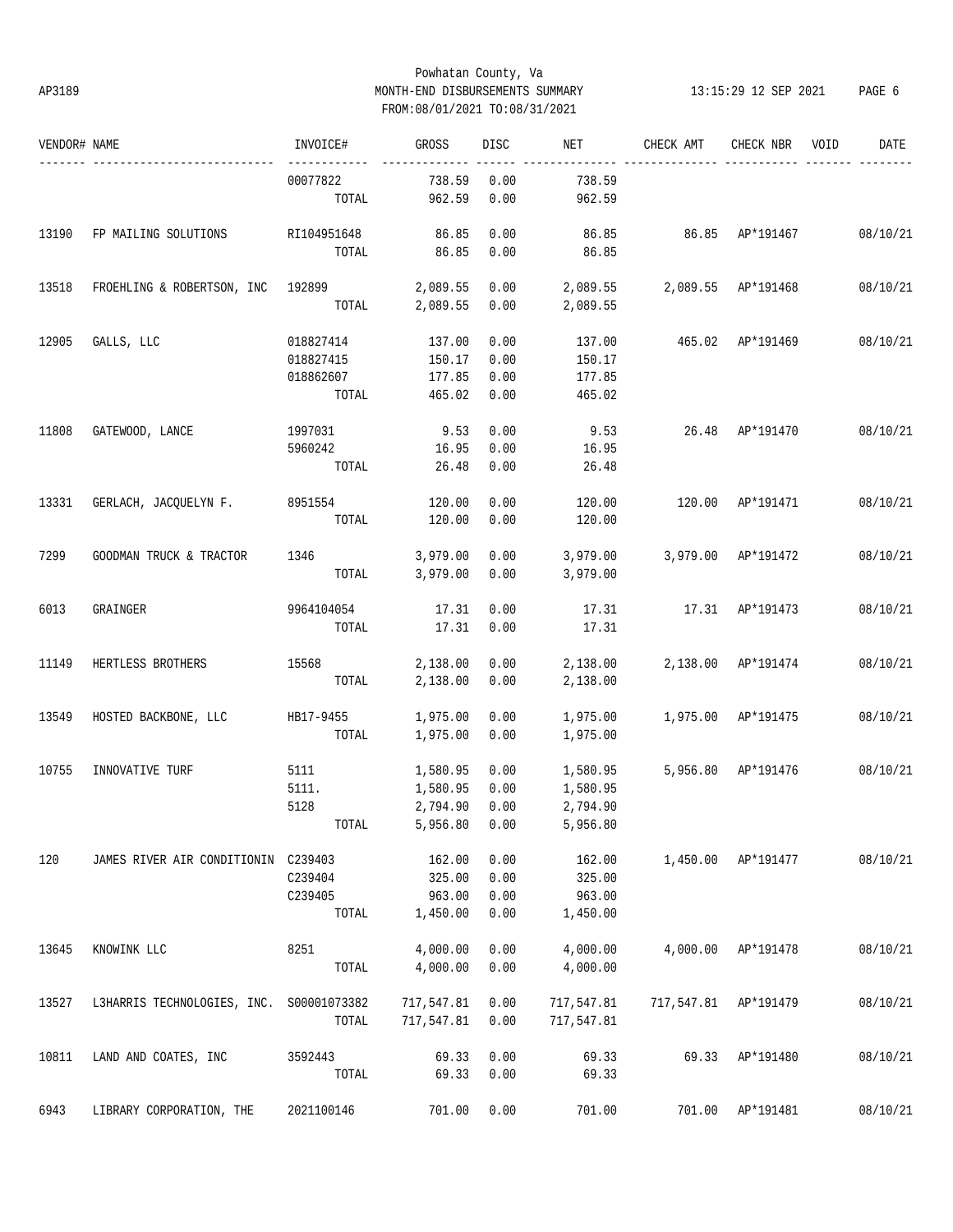## Powhatan County, Va AP3189 MONTH-END DISBURSEMENTS SUMMARY 13:15:29 12 SEP 2021 PAGE 7 FROM:08/01/2021 TO:08/31/2021

| VENDOR# NAME |                                         | INVOICE#          | GROSS    | DISC         | NET            | CHECK AMT                   | CHECK NBR          | VOID | DATE     |
|--------------|-----------------------------------------|-------------------|----------|--------------|----------------|-----------------------------|--------------------|------|----------|
|              |                                         | TOTAL             | 701.00   | 0.00         | 701.00         |                             |                    |      |          |
| 9955         | MCNEIL & COMPANY, INC 42222128 2,375.45 |                   |          | 0.00         |                | 2,375.45 2,375.45 AP*191482 |                    |      | 08/10/21 |
|              |                                         | TOTAL             | 2,375.45 | 0.00         | 2,375.45       |                             |                    |      |          |
| 13176        | MIDWEST TAPE, LLC                       | 500767323         | 29.98    | 0.00         | 29.98          |                             | 134.18 AP*191483   |      | 08/10/21 |
|              |                                         | 500792247         | 104.20   | 0.00         | 104.20         |                             |                    |      |          |
|              |                                         | TOTAL             | 134.18   | 0.00         | 134.18         |                             |                    |      |          |
| 10924        | MITCHELL PEST                           | 152951            | 70.00    | 0.00         | 70.00          |                             | 70.00 AP*191484    |      | 08/10/21 |
|              |                                         | TOTAL             | 70.00    | 0.00         | 70.00          |                             |                    |      |          |
| 1250         | POWHATAN AUTO & TRACTOR PAR 647645      |                   | 80.12    | 0.00         | 80.12          |                             | 129.67 AP*191485   |      | 08/10/21 |
|              |                                         | 648032            | 5.98     | 0.00         | 5.98           |                             |                    |      |          |
|              |                                         | 649408            | 8.58     | 0.00         | 8.58           |                             |                    |      |          |
|              |                                         | 649995            | 34.99    | 0.00         | 34.99          |                             |                    |      |          |
|              |                                         | TOTAL             | 129.67   | 0.00         | 129.67         |                             |                    |      |          |
| 7756         | PRICE DIGESTS                           | 217714-M          | 219.95   | 0.00         | 219.95         |                             | 219.95 AP*191486   |      | 08/10/21 |
|              |                                         | TOTAL             | 219.95   | 0.00         | 219.95         |                             |                    |      |          |
| 12340        | PRICE SUPPLY COMPANY, INC               | 2107-111779       | 209.09   | 0.00         | 209.09         |                             | 296.31 AP*191487   |      | 08/10/21 |
|              |                                         | 2107-112291       | 87.22    | 0.00         | 87.22          |                             |                    |      |          |
|              |                                         | TOTAL             | 296.31   | 0.00         | 296.31         |                             |                    |      |          |
| 9518         | QUARLES PETROLEUM, INC. CT-1403114      |                   | 247.05   | 0.00         | 247.05         |                             | 247.05 AP*191488   |      | 08/10/21 |
|              |                                         | TOTAL             | 247.05   | 0.00         | 247.05         |                             |                    |      |          |
| 6466         | RADIO COMMUNICATION OF VA               | 301004809172      | 50.45    | 0.00         | 50.45          |                             | 925.45 AP*191489   |      | 08/10/21 |
|              |                                         | 701033756142      | 875.00   | 0.00         | 875.00         |                             |                    |      |          |
|              |                                         | TOTAL             | 925.45   | 0.00         | 925.45         |                             |                    |      |          |
| 6579         | RICHMOND ALARM                          | 543720            | 1,032.00 | 0.00         | 1,032.00       | 1,032.00 AP*191490          |                    |      | 08/10/21 |
|              |                                         | TOTAL             | 1,032.00 | 0.00         | 1,032.00       |                             |                    |      |          |
| 12509        | RICHMOND SUBURBAN NEWS                  | I0001169562-      | 440.94   | 0.00         |                | 440.94 1,056.58 AP*191491   |                    |      | 08/10/21 |
|              |                                         | I0001169562-      | 150.64   | 0.00         | 150.64         |                             |                    |      |          |
|              |                                         | I00001226369      | 229.75   | 0.00         | 229.75         |                             |                    |      |          |
|              |                                         | 3272193JUN        | 235.25   | 0.00         | 235.25         |                             |                    |      |          |
|              |                                         | TOTAL             | 1,056.58 | 0.00         | 1,056.58       |                             |                    |      |          |
| 13642        | SANTE J. PIRACCI PC                     | 8945631           | 120.00   | 0.00         | 120.00         |                             | 360.00 AP*191492   |      | 08/10/21 |
|              |                                         | 8945632           | 120.00   | 0.00         | 120.00         |                             |                    |      |          |
|              |                                         | 8945633           | 120.00   | 0.00         | 120.00         |                             |                    |      |          |
|              |                                         | TOTAL             | 360.00   | 0.00         | 360.00         |                             |                    |      |          |
| 12283        | SMARTSITES                              | 0014355           | 1,125.00 | 0.00         | 1,125.00       |                             | 1,125.00 AP*191493 |      | 08/10/21 |
|              |                                         | TOTAL             | 1,125.00 | 0.00         | 1,125.00       |                             |                    |      |          |
|              |                                         |                   | 48.33    |              |                |                             |                    |      |          |
| 6594         | SOUTHSIDE ELECTRIC COOP                 | 63504011<br>TOTAL | 48.33    | 0.00<br>0.00 | 48.33<br>48.33 |                             | 48.33 AP*191494    |      | 08/10/21 |
|              |                                         |                   |          |              |                |                             |                    |      |          |
| 8346         | SYCOM TECHNOLOGIES                      | AT65924           | 2,700.13 | 0.00         | 2,700.13       |                             | 2,700.13 AP*191495 |      | 08/10/21 |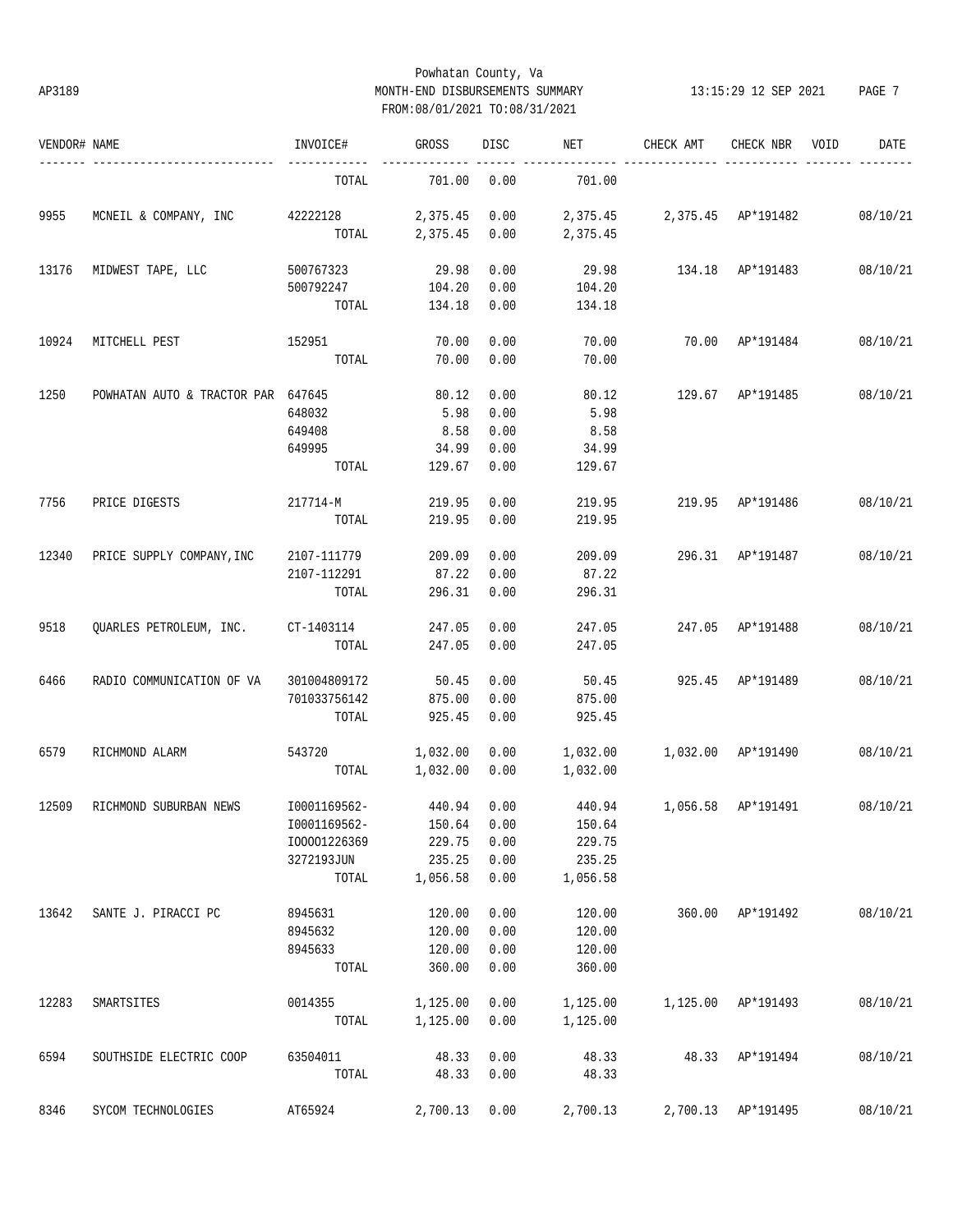## Powhatan County, Va AP3189 MONTH-END DISBURSEMENTS SUMMARY 13:15:29 12 SEP 2021 PAGE 8 FROM:08/01/2021 TO:08/31/2021

| VENDOR# NAME |                                       | INVOICE#     | GROSS    | DISC | NET      | CHECK AMT        | CHECK NBR          | VOID | DATE     |
|--------------|---------------------------------------|--------------|----------|------|----------|------------------|--------------------|------|----------|
|              |                                       | TOTAL        | 2,700.13 | 0.00 | 2,700.13 |                  |                    |      |          |
| 11188        | TECH FIRE & SAFETY                    | 1830         | 631.00   | 0.00 | 631.00   |                  | 2,828.00 AP*191496 |      | 08/10/21 |
|              |                                       | 1831         | 631.00   | 0.00 | 631.00   |                  |                    |      |          |
|              |                                       | 1833         | 631.00   | 0.00 | 631.00   |                  |                    |      |          |
|              |                                       | 935.00       | 935.00   | 0.00 | 935.00   |                  |                    |      |          |
|              |                                       | TOTAL        | 2,828.00 | 0.00 | 2,828.00 |                  |                    |      |          |
| 7450         | THOMSON REUTERS - WEST PAYM 844778703 |              | 132.08   | 0.00 | 132.08   | 448.76 AP*191497 |                    |      | 08/10/21 |
|              |                                       | 844794451    | 316.68   | 0.00 | 316.68   |                  |                    |      |          |
|              |                                       | TOTAL        | 448.76   | 0.00 | 448.76   |                  |                    |      |          |
| 8125         | U.S. BANK                             | 6204950      | 2,500.00 | 0.00 | 2,500.00 |                  | 2,500.00 AP*191498 |      | 08/10/21 |
|              |                                       | TOTAL        | 2,500.00 | 0.00 | 2,500.00 |                  |                    |      |          |
| 9954         | ULLOA, SANDRA                         | 8951625      | 120.00   | 0.00 | 120.00   | 120.00           | AP*191499          |      | 08/10/21 |
|              |                                       | TOTAL        | 120.00   | 0.00 | 120.00   |                  |                    |      |          |
| 13459        | VERIZON                               | 9884789484   | 2,282.55 | 0.00 | 2,282.55 |                  | 2,282.55 AP*191500 |      | 08/10/21 |
|              |                                       | TOTAL        | 2,282.55 | 0.00 | 2,282.55 |                  |                    |      |          |
| 13639        | VERIZON                               | 000016581077 | 872.01   | 0.00 | 872.01   |                  | 3,690.96 AP*191501 |      | 08/10/21 |
|              |                                       | 000990421450 | 233.71   | 0.00 | 233.71   |                  |                    |      |          |
|              |                                       | 13574714JUL  | 1,769.39 | 0.00 | 1,769.39 |                  |                    |      |          |
|              |                                       | 63108448JULY | 706.24   | 0.00 | 706.24   |                  |                    |      |          |
|              |                                       | 850481552000 | 109.61   | 0.00 | 109.61   |                  |                    |      |          |
|              |                                       | TOTAL        | 3,690.96 | 0.00 | 3,690.96 |                  |                    |      |          |
| 11187        | VERIZON BUSINESS                      | 66837701     | 65.94    | 0.00 | 65.94    |                  | 65.94 AP*191502    |      | 08/10/21 |
|              |                                       | TOTAL        | 65.94    | 0.00 | 65.94    |                  |                    |      |          |
| 6302         | VITA - VIRGINIA INFORMATION T442662   |              | 306.12   | 0.00 | 306.12   | 306.12           | AP*191503          |      | 08/10/21 |
|              |                                       | TOTAL        | 306.12   | 0.00 | 306.12   |                  |                    |      |          |
| 11181        | WELLS FARGO FINANCIAL                 | 5016018147   | 2,593.90 | 0.00 | 2,593.90 |                  | 2,856.53 AP*191504 |      | 08/10/21 |
|              |                                       | 5016069042   | 262.63   | 0.00 | 262.63   |                  |                    |      |          |
|              |                                       | TOTAL        | 2,856.53 | 0.00 | 2,856.53 |                  |                    |      |          |
| 12458        | WIMMER, WILLIE                        | 2051         | 1,691.00 | 0.00 | 1,691.00 | 2,226.00         | AP*191505          |      | 08/10/21 |
|              |                                       | 2052         | 535.00   | 0.00 | 535.00   |                  |                    |      |          |
|              |                                       | TOTAL        | 2,226.00 | 0.00 | 2,226.00 |                  |                    |      |          |
| 12063        | WINDSTREAM                            | 012272474JUL | 722.49   | 0.00 | 722.49   | 722.49           | AP*191506          |      | 08/10/21 |
|              |                                       | TOTAL        | 722.49   | 0.00 | 722.49   |                  |                    |      |          |
| 10565        | A. D. DESIGNS                         | 2373         | 1,567.00 | 0.00 | 1,567.00 | 1,567.00         | AP*191507          |      | 08/16/21 |
|              |                                       | TOTAL        | 1,567.00 | 0.00 | 1,567.00 |                  |                    |      |          |
| 9183         | AIR, WATER & SOIL LABORATOR V21005422 |              | 111.80   | 0.00 | 111.80   | 1,205.40         | AP*191508          |      | 08/16/21 |
|              |                                       | V21005428    | 133.60   | 0.00 | 133.60   |                  |                    |      |          |
|              |                                       | V21005462    | 40.00    | 0.00 | 40.00    |                  |                    |      |          |
|              |                                       | V21005529    | 40.00    | 0.00 | 40.00    |                  |                    |      |          |
|              |                                       | V21005530    | 40.00    | 0.00 | 40.00    |                  |                    |      |          |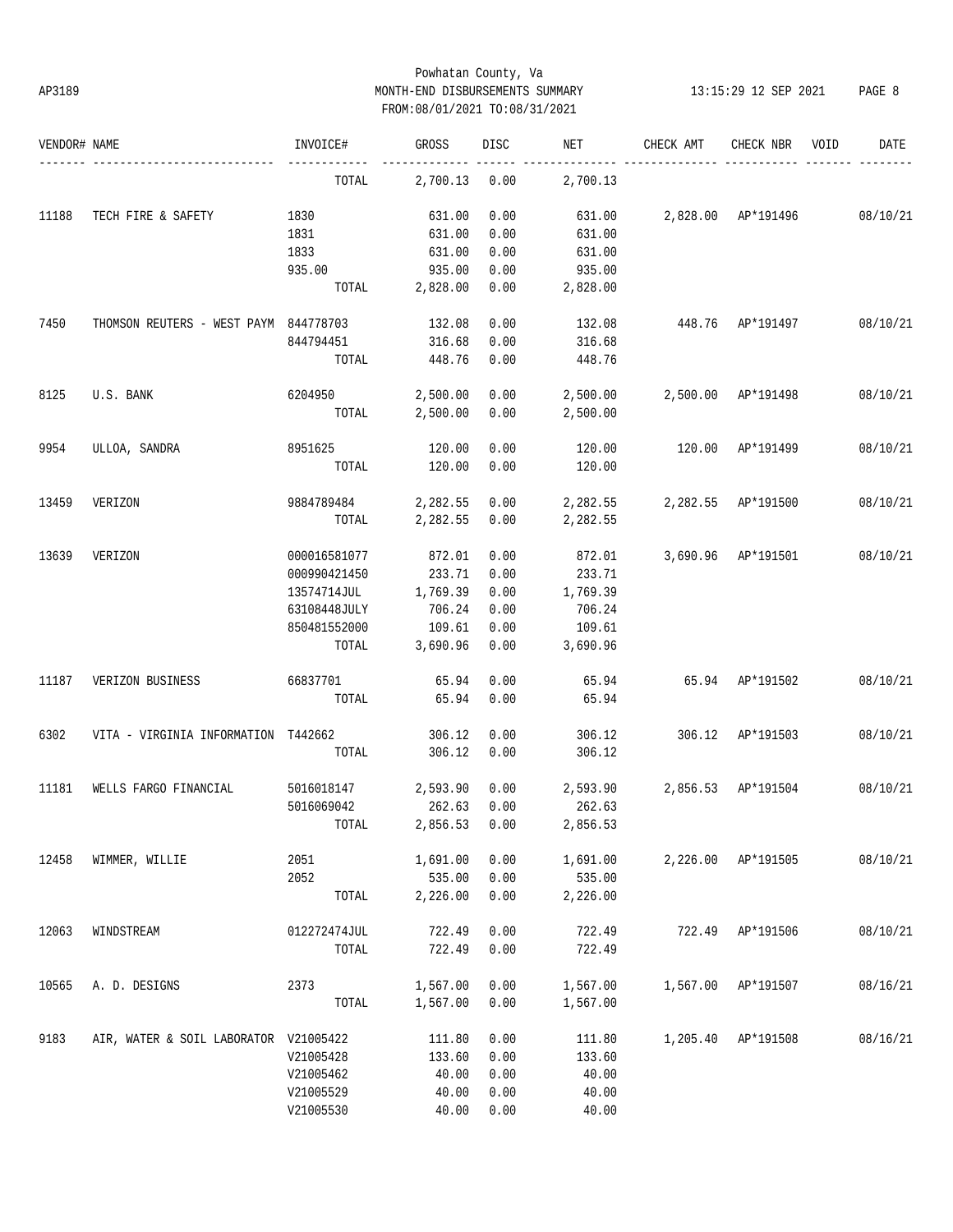## Powhatan County, Va AP3189 MONTH-END DISBURSEMENTS SUMMARY 13:15:29 12 SEP 2021 PAGE 9 FROM:08/01/2021 TO:08/31/2021

| VENDOR# NAME |                           | INVOICE#                                                                   | GROSS          | DISC | NET      | CHECK AMT                            | CHECK NBR | VOID | DATE     |
|--------------|---------------------------|----------------------------------------------------------------------------|----------------|------|----------|--------------------------------------|-----------|------|----------|
|              |                           | V21005644                                                                  | 111.80         | 0.00 | 111.80   |                                      |           |      |          |
|              |                           | V21005645                                                                  | 133.60         | 0.00 | 133.60   |                                      |           |      |          |
|              |                           | V21005664                                                                  | 30.40          | 0.00 | 30.40    |                                      |           |      |          |
|              |                           | V21005737                                                                  | 40.00          | 0.00 | 40.00    |                                      |           |      |          |
|              |                           | V21005900                                                                  | 524.20         | 0.00 | 524.20   |                                      |           |      |          |
|              |                           |                                                                            | TOTAL 1,205.40 | 0.00 | 1,205.40 |                                      |           |      |          |
| 12849        | AQUA VIRGINIA             | 0559913                                                                    | 23.81          | 0.00 |          | 23.81  2,251.31  AP*191509  08/16/21 |           |      |          |
|              |                           | 0559914.                                                                   | 31.41          | 0.00 | 31.41    |                                      |           |      |          |
|              |                           | 0574622.                                                                   | 59.71          | 0.00 | 59.71    |                                      |           |      |          |
|              |                           | 0575072.                                                                   | 119.61         | 0.00 | 119.61   |                                      |           |      |          |
|              |                           | 0620830                                                                    | 182.22         | 0.00 | 182.22   |                                      |           |      |          |
|              |                           | 0621730.                                                                   | 208.04         | 0.00 | 208.04   |                                      |           |      |          |
|              |                           | 0621781                                                                    | 20.18          | 0.00 | 20.18    |                                      |           |      |          |
|              |                           | 0621784.                                                                   | 52.84          | 0.00 | 52.84    |                                      |           |      |          |
|              |                           | 0621880.                                                                   | 19.56          | 0.00 | 19.56    |                                      |           |      |          |
|              |                           | 1100656.                                                                   | 1,196.07       | 0.00 | 1,196.07 |                                      |           |      |          |
|              |                           | 1100657                                                                    | 151.88         | 0.00 | 151.88   |                                      |           |      |          |
|              |                           | 1188328.                                                                   | 18.31          | 0.00 | 18.31    |                                      |           |      |          |
|              |                           | 1401897.                                                                   | 43.89          | 0.00 | 43.89    |                                      |           |      |          |
|              |                           | AQUAVA7.7.21                                                               | 59.08          | 0.00 | 59.08    |                                      |           |      |          |
|              |                           | AQUAVA8.5.21                                                               | 64.70          | 0.00 | 64.70    |                                      |           |      |          |
|              |                           | TOTAL                                                                      | 2,251.31 0.00  |      | 2,251.31 |                                      |           |      |          |
| 6826         | AQUA-AEROBIC SYSTEMS, INC | 1029463                                                                    | 638.42         | 0.00 |          | 638.42 1,926.78 AP*191510 08/16/21   |           |      |          |
|              |                           | 1029464                                                                    | 638.42         | 0.00 | 638.42   |                                      |           |      |          |
|              |                           | 1029478                                                                    | 649.94         | 0.00 | 649.94   |                                      |           |      |          |
|              |                           |                                                                            | TOTAL 1,926.78 | 0.00 | 1,926.78 |                                      |           |      |          |
| 4671         | ASHMORE, RANDY T.         | 0005                                                                       | 274.28         | 0.00 | 274.28   | 274.28 AP*191511                     |           |      | 08/16/21 |
|              |                           | TOTAL                                                                      | 274.28         | 0.00 | 274.28   |                                      |           |      |          |
| 12572        | AT&T MOBILITY             | 287298841715                                                               | 166.64         | 0.00 |          | 166.64   166.64   AP*191512          |           |      | 08/16/21 |
|              |                           | TOTAL                                                                      | 166.64         | 0.00 | 166.64   |                                      |           |      |          |
| 8668         | BANK OF AMERICA           | $0310$ -JULY21 $1,038.86$ $0.00$ $1,038.86$ $27,176.01$ $\text{AP*191513}$ |                |      |          |                                      |           |      | 08/16/21 |
|              |                           | 1382-JULY21 80.90 0.00 80.90                                               |                |      |          |                                      |           |      |          |
|              |                           | 2154-JULY21                                                                | 494.68         | 0.00 | 494.68   |                                      |           |      |          |
|              |                           | 2542-JULY21                                                                | 8,933.48       | 0.00 | 8,933.48 |                                      |           |      |          |
|              |                           | 2973-JULY21                                                                | 20.48          | 0.00 | 20.48    |                                      |           |      |          |
|              |                           | 3118-JULY21                                                                | 963.60         | 0.00 | 963.60   |                                      |           |      |          |
|              |                           | 3212-JULY21                                                                | 173.61         | 0.00 | 173.61   |                                      |           |      |          |
|              |                           | 3577-JULY21                                                                | 1,729.75       | 0.00 | 1,729.75 |                                      |           |      |          |
|              |                           | 4596-JULY21                                                                | 3,207.47       | 0.00 | 3,207.47 |                                      |           |      |          |
|              |                           | 4821-JULY21                                                                | 49.00          | 0.00 | 49.00    |                                      |           |      |          |
|              |                           | 4863-JULY21                                                                | 1,079.00       | 0.00 | 1,079.00 |                                      |           |      |          |
|              |                           | 5170-JULY21                                                                | 1,021.94       | 0.00 | 1,021.94 |                                      |           |      |          |
|              |                           | 5680-JULY21                                                                | 432.07         | 0.00 | 432.07   |                                      |           |      |          |
|              |                           | 7130-JULY21                                                                | 26.05          | 0.00 | 26.05    |                                      |           |      |          |
|              |                           | 7170-JULY                                                                  | 400.25         | 0.00 | 400.25   |                                      |           |      |          |
|              |                           | 7279-JULY21                                                                | 496.06         | 0.00 | 496.06   |                                      |           |      |          |
|              |                           | 7360-JULY                                                                  | 635.00         | 0.00 | 635.00   |                                      |           |      |          |
|              |                           | 7374-JUL21                                                                 | 1,803.41       | 0.00 | 1,803.41 |                                      |           |      |          |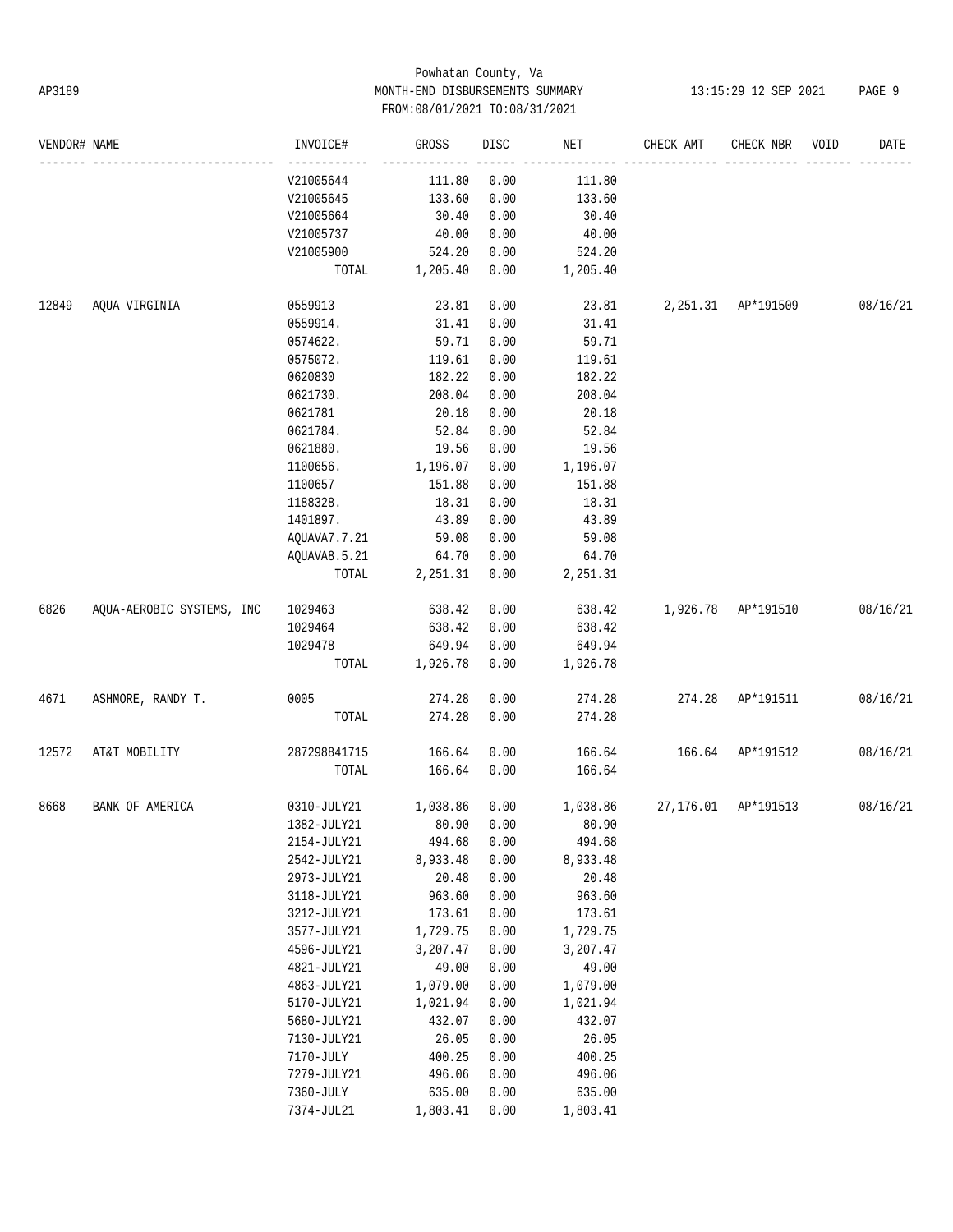# Powhatan County, Va AP3189 MONTH-END DISBURSEMENTS SUMMARY 13:15:29 12 SEP 2021 PAGE 10 FROM:08/01/2021 TO:08/31/2021

| VENDOR# NAME |                                      | INVOICE#     | GROSS     | DISC | NET                          | CHECK AMT             | CHECK NBR          | VOID | DATE     |
|--------------|--------------------------------------|--------------|-----------|------|------------------------------|-----------------------|--------------------|------|----------|
|              |                                      | 7593-JULY21  | 255.05    | 0.00 | 255.05                       |                       |                    |      |          |
|              |                                      | 8775-JULY21  | 499.96    | 0.00 | 499.96                       |                       |                    |      |          |
|              |                                      | 8811-JULY21  | 31.26     | 0.00 | 31.26                        |                       |                    |      |          |
|              |                                      | 9163-JULY21  | 2,021.49  | 0.00 | 2,021.49                     |                       |                    |      |          |
|              |                                      | 9212-JULY21  | 1,189.77  | 0.00 | 1,189.77                     |                       |                    |      |          |
|              |                                      | 9596-JULY21  | 231.00    | 0.00 | 231.00                       |                       |                    |      |          |
|              |                                      | 9856-JULY21  | 361.87    | 0.00 | 361.87                       |                       |                    |      |          |
|              |                                      | TOTAL        | 27,176.01 | 0.00 | 27,176.01                    |                       |                    |      |          |
| 13328        | BLACKSTONE AUDIO, INC                | 1235300      | 34.94     | 0.00 | 34.94                        | 34.94 AP*191514       |                    |      | 08/16/21 |
|              |                                      | TOTAL        | 34.94     | 0.00 | 34.94                        |                       |                    |      |          |
| 6655         | BLOSSMAN GAS COMPANIES, INC 17613886 |              | 31.23     | 0.00 |                              | 31.23 49.94 AP*191515 |                    |      | 08/16/21 |
|              |                                      | 17614272     | 18.71     | 0.00 | 18.71                        |                       |                    |      |          |
|              |                                      | TOTAL        | 49.94     | 0.00 | 49.94                        |                       |                    |      |          |
| 13947        | CAPITAL ELECTRIC                     | S045039676.0 | 104.83    | 0.00 | 104.83                       | 66.75 AP*191516       |                    |      | 08/16/21 |
|              |                                      | 189893       | $-38.08$  | 0.00 | $-38.08$                     |                       |                    |      |          |
|              |                                      | TOTAL        | 66.75     | 0.00 | 66.75                        |                       |                    |      |          |
| 4674         | CAPITAL ONE BANK (USA) GV19000320-0  |              | 741.41    | 0.00 | 741.41                       | 741.41 AP*191517      |                    |      | 08/16/21 |
|              |                                      | TOTAL        | 741.41    | 0.00 | 741.41                       |                       |                    |      |          |
| 540          | CENTRAL VIRGINIA WASTE MANA 26398X   |              | 15,459.30 | 0.00 | 15,459.30                    | 73,297.98 AP*191518   |                    |      | 08/16/21 |
|              |                                      | 26455.       | 21,384.90 | 0.00 | 21,384.90                    |                       |                    |      |          |
|              |                                      | 26594        | 901.13    | 0.00 | 901.13                       |                       |                    |      |          |
|              |                                      | 26693        | 14,336.16 | 0.00 | 14,336.16                    |                       |                    |      |          |
|              |                                      | 26754        | 19,175.36 | 0.00 | 19,175.36                    |                       |                    |      |          |
|              |                                      | 26815        | 901.13    | 0.00 | 901.13                       |                       |                    |      |          |
|              |                                      | 26927        | 1,140.00  | 0.00 | 1,140.00                     |                       |                    |      |          |
|              |                                      | TOTAL        | 73,297.98 | 0.00 | 73,297.98                    |                       |                    |      |          |
| 6965         | CINTAS CORPORATION                   | 4091942571   | 91.22     | 0.00 | 91.22                        | 91.22 AP*191519       |                    |      | 08/16/21 |
|              |                                      | TOTAL        | 91.22     | 0.00 | 91.22                        |                       |                    |      |          |
| 13132        | CIVIL WAR TRAILS, INC.               | CWTFY20      | 1,000.00  | 0.00 | 1,000.00                     | 1,000.00 AP*191520    |                    |      | 08/16/21 |
|              |                                      |              |           |      | TOTAL 1,000.00 0.00 1,000.00 |                       |                    |      |          |
| 11473        | COLONIAL AUTO GLASS                  | 21980        | 79.95     | 0.00 | 79.95                        |                       | 79.95 AP*191521    |      | 08/16/21 |
|              |                                      | TOTAL        | 79.95     | 0.00 | 79.95                        |                       |                    |      |          |
| 11418        | COTTONE, MELISSA                     | N/A          | 128.00    | 0.00 | 128.00                       |                       | 128.00 AP*191522   |      | 08/16/21 |
|              |                                      | TOTAL        | 128.00    | 0.00 | 128.00                       |                       |                    |      |          |
| 6567         | DAVIS & GREEN, INC.                  | 9699         | 1,652.00  | 0.00 | 1,652.00                     |                       | 1,652.00 AP*191523 |      | 08/16/21 |
|              |                                      | TOTAL        | 1,652.00  | 0.00 | 1,652.00                     |                       |                    |      |          |
| 6879         | DEMCO, INC.                          | 6980228      | 31.33     | 0.00 | 31.33                        |                       | 275.18 AP*191524   |      | 08/16/21 |
|              |                                      | 6980938      | 144.70    | 0.00 | 144.70                       |                       |                    |      |          |
|              |                                      | 99.15        | 99.15     | 0.00 | 99.15                        |                       |                    |      |          |
|              |                                      | TOTAL        | 275.18    | 0.00 | 275.18                       |                       |                    |      |          |
| 6240         | DIAMOND SPRINGS WATER, INC           | 0001607868   | 11.95     | 0.00 | 11.95                        |                       | 23.90 AP*191525    |      | 08/16/21 |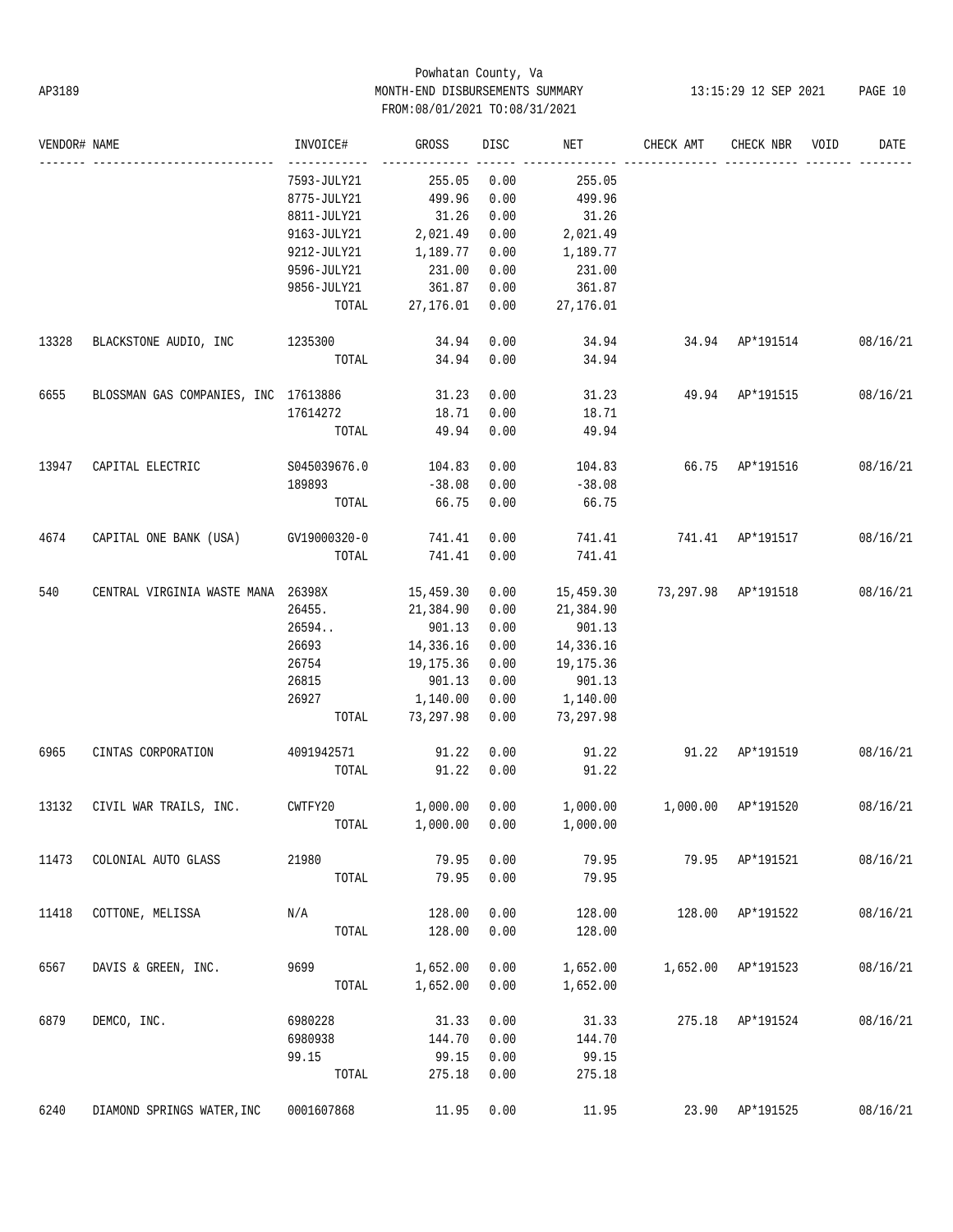## Powhatan County, Va AP3189 MONTH-END DISBURSEMENTS SUMMARY 13:15:29 12 SEP 2021 PAGE 11 FROM:08/01/2021 TO:08/31/2021

| VENDOR# NAME |                                          | INVOICE#             | GROSS           | DISC | NET                                         | CHECK AMT             | CHECK NBR VOID     | DATE     |
|--------------|------------------------------------------|----------------------|-----------------|------|---------------------------------------------|-----------------------|--------------------|----------|
|              |                                          | 0001612922           | 11.95           | 0.00 | 11.95                                       |                       |                    |          |
|              |                                          | TOTAL                | 23.90           | 0.00 | 23.90                                       |                       |                    |          |
| 860          | DOMINION ENERGY VIRGINIA                 | 0962041034. 1,003.86 |                 | 0.00 | 1,003.86   11,142.59   AP*191526   08/16/21 |                       |                    |          |
|              |                                          | 1875198911.          | 120.46          | 0.00 | 120.46                                      |                       |                    |          |
|              |                                          | 2346327501.          | 4,235.02        | 0.00 | 4,235.02                                    |                       |                    |          |
|              |                                          | 2346327501_1         | 1,946.37        | 0.00 | 1,946.37                                    |                       |                    |          |
|              |                                          | 2476067034.          | 255.21          | 0.00 | 255.21                                      |                       |                    |          |
|              |                                          | 3853612319.          | 105.49          | 0.00 | 105.49                                      |                       |                    |          |
|              |                                          | 4472351701.          | 187.91          | 0.00 | 187.91                                      |                       |                    |          |
|              |                                          | 6656300552.          | 513.23          | 0.00 | 513.23                                      |                       |                    |          |
|              |                                          | 7334                 | 132.28          | 0.00 | 132.28                                      |                       |                    |          |
|              |                                          | 7765134072.          | 641.79          | 0.00 | 641.79                                      |                       |                    |          |
|              |                                          | 7897055856. 2,000.97 |                 | 0.00 | $2$ ,000.97                                 |                       |                    |          |
|              |                                          |                      | TOTAL 11,142.59 | 0.00 | 11,142.59                                   |                       |                    |          |
| 9571         | DURHAM, MARILYN                          | 21-009609 13.35      |                 | 0.00 |                                             | 13.35 13.35 AP*191527 |                    | 08/16/21 |
|              |                                          | TOTAL                | 13.35           | 0.00 | 13.35                                       |                       |                    |          |
| 9639         | EMS MANAGEMENT & CONSULTANT 043491       |                      | 1,978.88        | 0.00 |                                             |                       |                    | 08/16/21 |
|              |                                          | TOTAL                | 1,978.88 0.00   |      | 1,978.88                                    |                       |                    |          |
| 9093         | FARMVILLE WHOLESALE                      | 719642               | 38.98           | 0.00 | 38.98                                       | 249.98 AP*191529      |                    | 08/16/21 |
|              |                                          | 719682               | 211.00          | 0.00 | 211.00                                      |                       |                    |          |
|              |                                          | TOTAL                | 249.98          | 0.00 | 249.98                                      |                       |                    |          |
| 13518        | FROEHLING & ROBERTSON, INC 193850        |                      | 1,791.38        | 0.00 |                                             |                       |                    | 08/16/21 |
|              |                                          | TOTAL                | 1,791.38        | 0.00 | 1,791.38                                    |                       |                    |          |
| 12905        | GALLS, LLC                               | 018900825            | 168.93          | 0.00 | 168.93                                      | 168.93 AP*191531      |                    | 08/16/21 |
|              |                                          | TOTAL                | 168.93          | 0.00 | 168.93                                      |                       |                    |          |
| 9280         | GOODMAN SPECIALIZED                      | 2924G                | 96.41           | 0.00 |                                             | 96.41 96.41 AP*191532 |                    | 08/16/21 |
|              |                                          | TOTAL                | 96.41           | 0.00 | 96.41                                       |                       |                    |          |
| 5075         | GREENE, FLOYD, JR.                       | 3882021              | 120.00          | 0.00 | 120.00                                      | 120.00                | AP*191533          | 08/16/21 |
|              |                                          |                      |                 |      | TOTAL 120.00 0.00 120.00                    |                       |                    |          |
| 8675         | HOLT, GEORGE                             | REISSUE-1896         | 48.00           | 0.00 | 48.00                                       |                       | 48.00 AP*191534    | 08/16/21 |
|              |                                          | TOTAL                | 48.00           | 0.00 | 48.00                                       |                       |                    |          |
| 120          | JAMES RIVER AIR CONDITIONIN C23946282021 |                      | 450.00          | 0.00 | 450.00                                      |                       | 2,494.91 AP*191535 | 08/16/21 |
|              |                                          | S212703              | 264.85          | 0.00 | 264.85                                      |                       |                    |          |
|              |                                          | S215455              | 1,200.00        | 0.00 | 1,200.00                                    |                       |                    |          |
|              |                                          | S216083              | 580.06          | 0.00 | 580.06                                      |                       |                    |          |
|              |                                          | TOTAL                | 2,494.91        | 0.00 | 2,494.91                                    |                       |                    |          |
| 157          | KORMAN SIGNS, INC.                       | 354710               | 655.41          | 0.00 | 655.41                                      |                       | 655.41 AP*191536   | 08/16/21 |
|              |                                          | TOTAL                | 655.41          | 0.00 | 655.41                                      |                       |                    |          |
| 9691         | LAYMAN IRRIGATION & TRENCHI 26195-M      |                      | 412.00          | 0.00 | 412.00                                      |                       | 412.00 AP*191537   | 08/16/21 |
|              |                                          | TOTAL                | 412.00          | 0.00 | 412.00                                      |                       |                    |          |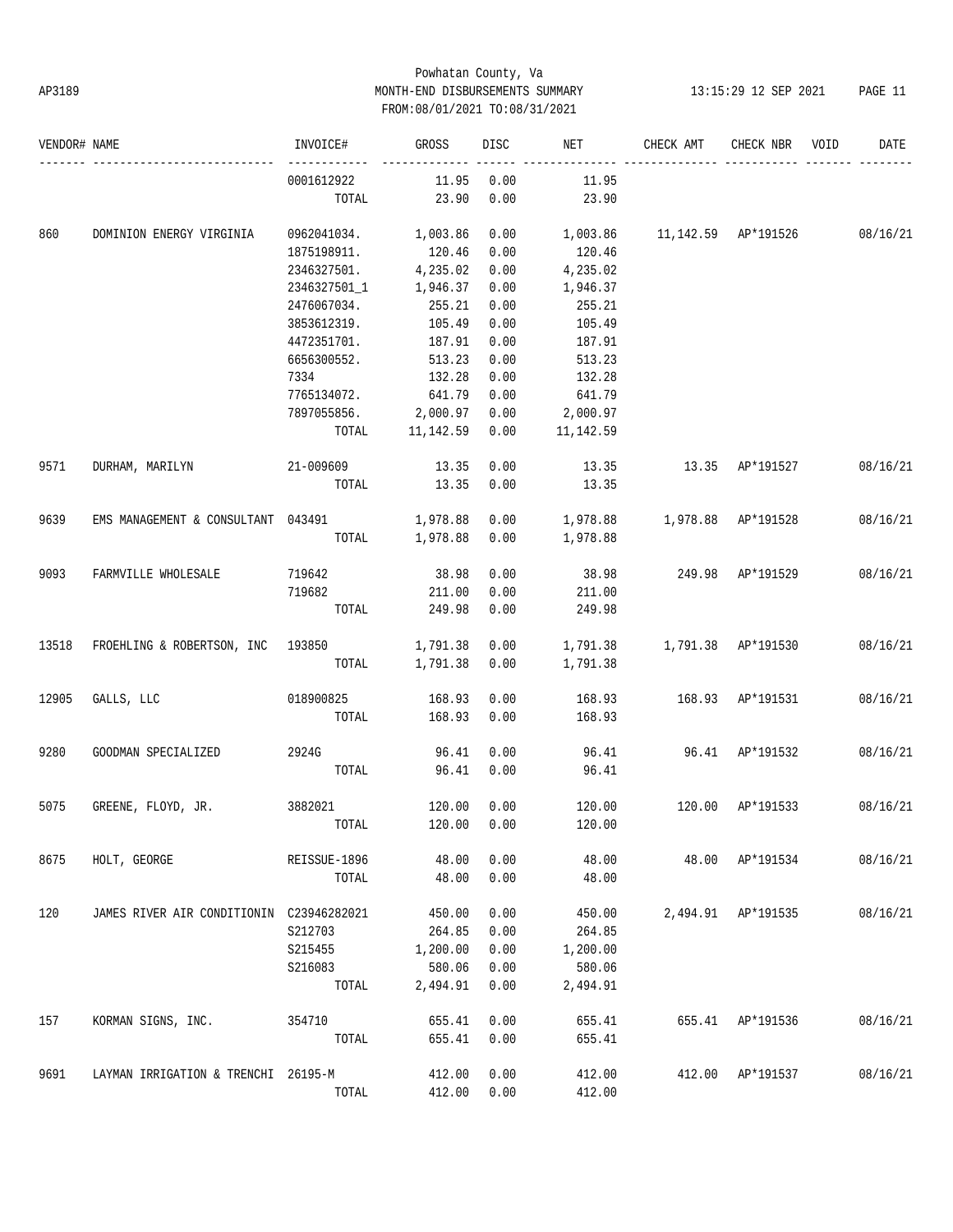## Powhatan County, Va AP3189 MONTH-END DISBURSEMENTS SUMMARY 13:15:29 12 SEP 2021 PAGE 12 FROM:08/01/2021 TO:08/31/2021

| VENDOR# NAME |                                          | INVOICE#                                                                        | GROSS                | DISC | NET                               | CHECK AMT                                | CHECK NBR          | VOID | DATE     |
|--------------|------------------------------------------|---------------------------------------------------------------------------------|----------------------|------|-----------------------------------|------------------------------------------|--------------------|------|----------|
|              | 10817 MELIS, JOHNNY                      | 8122021                                                                         | 107.75               | 0.00 | 107.75                            | 107.75 AP*191538                         |                    |      | 08/16/21 |
|              |                                          | TOTAL                                                                           | 107.75               | 0.00 | 107.75                            |                                          |                    |      |          |
|              | 13176 MIDWEST TAPE, LLC                  | 500827205                                                                       | 98.20                | 0.00 | 98.20  98.20  AP*191539  08/16/21 |                                          |                    |      |          |
|              |                                          | TOTAL 98.20                                                                     |                      | 0.00 | 98.20                             |                                          |                    |      |          |
| 10924        | MITCHELL PEST                            | 150716                                                                          | 95.00                | 0.00 |                                   | 95.00   165.00   AP*191540   08/16/21    |                    |      |          |
|              |                                          | 152860                                                                          | 70.00                | 0.00 | 70.00                             |                                          |                    |      |          |
|              |                                          | TOTAL                                                                           | 165.00               | 0.00 | 165.00                            |                                          |                    |      |          |
| 6610         | MO-JOHNS SANITATION                      | 139537                                                                          | 103.00               | 0.00 |                                   | 103.00   1,773.00   AP*191541   08/16/21 |                    |      |          |
|              |                                          | 139555                                                                          | 103.00               | 0.00 | 103.00                            |                                          |                    |      |          |
|              |                                          | 139556                                                                          | 231.00               | 0.00 | 231.00                            |                                          |                    |      |          |
|              |                                          | 139558                                                                          | 231.00               | 0.00 | 231.00                            |                                          |                    |      |          |
|              |                                          | 139559                                                                          | 103.00               | 0.00 | 103.00                            |                                          |                    |      |          |
|              |                                          | 139560                                                                          | 128.00               | 0.00 | 128.00                            |                                          |                    |      |          |
|              |                                          | 139561                                                                          | 103.00               | 0.00 | 103.00                            |                                          |                    |      |          |
|              |                                          | 139562                                                                          | 103.00               | 0.00 | 103.00                            |                                          |                    |      |          |
|              |                                          | 139563                                                                          | 103.00               | 0.00 | 103.00                            |                                          |                    |      |          |
|              |                                          | 139564                                                                          | 231.00               | 0.00 | 231.00                            |                                          |                    |      |          |
|              |                                          | 139565                                                                          | 103.00               | 0.00 | 103.00                            |                                          |                    |      |          |
|              |                                          | 139566                                                                          | 128.00               | 0.00 | 128.00                            |                                          |                    |      |          |
|              |                                          | 139567                                                                          | 103.00               | 0.00 | 103.00                            |                                          |                    |      |          |
|              |                                          |                                                                                 | TOTAL 1,773.00 0.00  |      | 1,773.00                          |                                          |                    |      |          |
| 6985         | NUNNALLY, BRADFORD W. A08122021 240.00   |                                                                                 |                      | 0.00 | 240.00                            | 520.00 AP*191542 08/16/21                |                    |      |          |
|              |                                          | A208122021 280.00                                                               |                      | 0.00 | 280.00                            |                                          |                    |      |          |
|              |                                          | TOTAL                                                                           | 520.00               | 0.00 | 520.00                            |                                          |                    |      |          |
| 375          | PIEDMONT REGIONAL JAIL                   | $3678$ $38,632.00$ $0.00$ $38,632.00$ $38,632.00$ $\text{AP*191543}$ $08/16/21$ |                      |      |                                   |                                          |                    |      |          |
|              |                                          |                                                                                 | TOTAL 38,632.00 0.00 |      | 38,632.00                         |                                          |                    |      |          |
| 1250         | POWHATAN AUTO & TRACTOR PAR 646750       |                                                                                 | 86.95                | 0.00 |                                   | 86.95 144.26 AP*191544                   |                    |      | 08/16/21 |
|              |                                          | 647638                                                                          | 20.56                | 0.00 | 20.56                             |                                          |                    |      |          |
|              |                                          | 651010                                                                          | 36.75                | 0.00 | 36.75                             |                                          |                    |      |          |
|              |                                          | TOTAL                                                                           | 144.26               | 0.00 | 144.26                            |                                          |                    |      |          |
| 9612         | POWHATAN COLLISION AND GLAS 6054         |                                                                                 | 342.92               | 0.00 | 342.92                            |                                          | 342.92 AP*191545   |      | 08/16/21 |
|              |                                          | TOTAL                                                                           | 342.92               | 0.00 | 342.92                            |                                          |                    |      |          |
| 6928         | POWHATAN COUNTY DEPT. OF SO 461223584139 |                                                                                 | 200.00               | 0.00 | 200.00                            |                                          | 1,095.08 AP*191546 |      | 08/16/21 |
|              |                                          | W871593532                                                                      | 895.08               | 0.00 | 895.08                            |                                          |                    |      |          |
|              |                                          | TOTAL                                                                           | 1,095.08             | 0.00 | 1,095.08                          |                                          |                    |      |          |
| 12064        | POWHATAN COUNTY TREASURER                | 7173095.                                                                        | 451.36               | 0.00 | 451.36                            |                                          | 1,524.77 AP*191547 |      | 08/16/21 |
|              |                                          | 7173114.                                                                        | 673.88               | 0.00 | 673.88                            |                                          |                    |      |          |
|              |                                          | 7173166.                                                                        | 106.47               | 0.00 | 106.47                            |                                          |                    |      |          |
|              |                                          | 7173210.                                                                        | 186.66               | 0.00 | 186.66                            |                                          |                    |      |          |
|              |                                          | PCPU.7.26.21                                                                    | 106.40               | 0.00 | 106.40                            |                                          |                    |      |          |
|              |                                          | TOTAL                                                                           | 1,524.77             | 0.00 | 1,524.77                          |                                          |                    |      |          |
| 780          | QUILL CORPORATION                        | 18735453                                                                        | 22.99                | 0.00 | 22.99                             | 22.99                                    | AP*191548          |      | 08/16/21 |
|              |                                          | TOTAL                                                                           | 22.99                | 0.00 | 22.99                             |                                          |                    |      |          |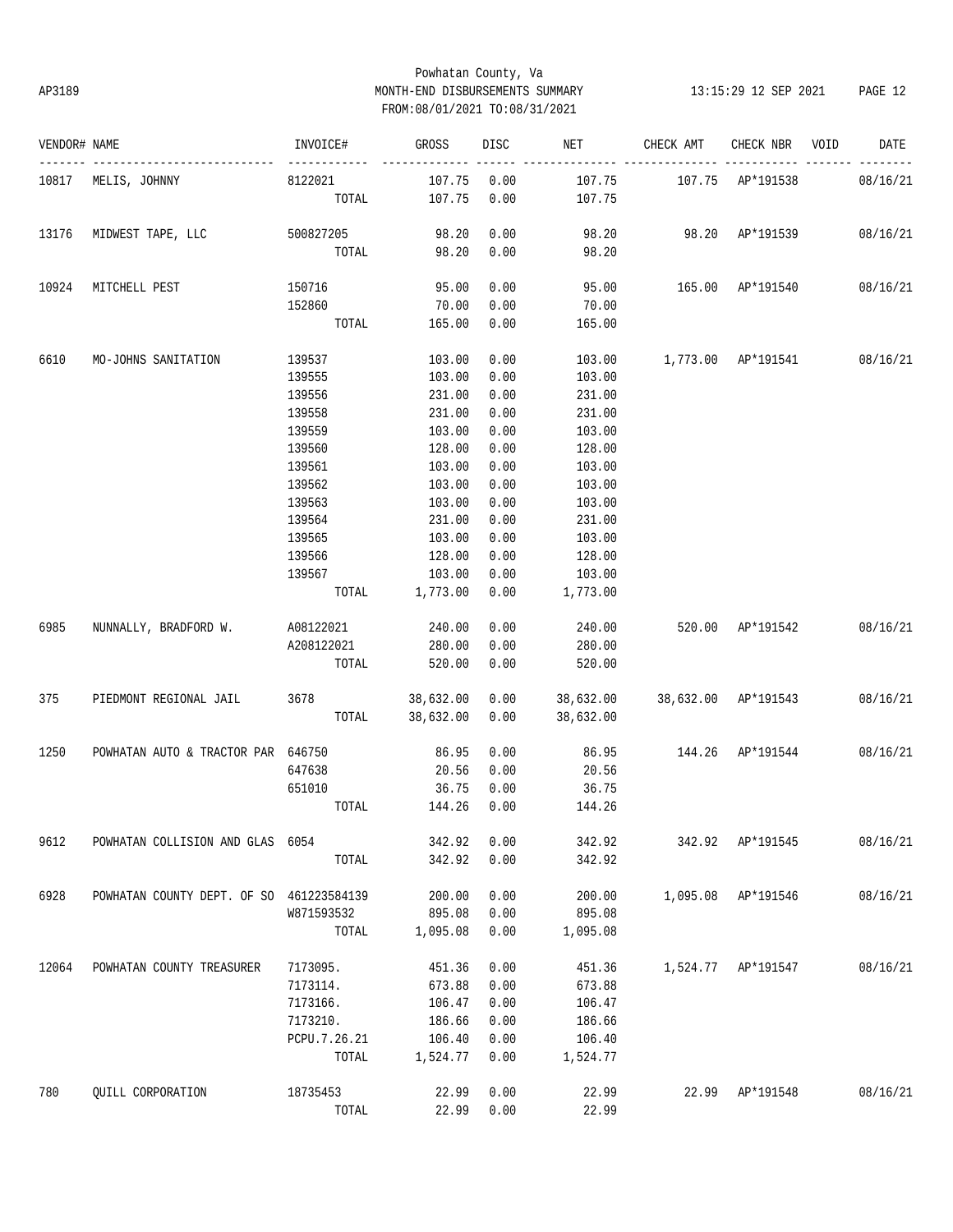# Powhatan County, Va AP3189 MONTH-END DISBURSEMENTS SUMMARY 13:15:29 12 SEP 2021 PAGE 13 FROM:08/01/2021 TO:08/31/2021

| VENDOR# NAME |                           | INVOICE#     | GROSS      | DISC | NET        | CHECK AMT  | CHECK NBR                      | VOID | DATE     |
|--------------|---------------------------|--------------|------------|------|------------|------------|--------------------------------|------|----------|
|              |                           |              |            |      |            |            |                                |      |          |
| 620          | R. C. GOODWYN & SONS, INC | 0965447      | 17.07      | 0.00 | 17.07      | 198.84     | AP*191549                      |      | 08/16/21 |
|              |                           | 0967196      | 32.99      | 0.00 | 32.99      |            |                                |      |          |
|              |                           | 0967351      | 6.99       | 0.00 | 6.99       |            |                                |      |          |
|              |                           | 0967556      | 25.36      | 0.00 | 25.36      |            |                                |      |          |
|              |                           | 0967861      | 24.69      | 0.00 | 24.69      |            |                                |      |          |
|              |                           | 0967883      | 27.24      | 0.00 | 27.24      |            |                                |      |          |
|              |                           | 0968348      | 69.65      | 0.00 | 69.65      |            |                                |      |          |
|              |                           | 0968461      | 12.20      | 0.00 | 12.20      |            |                                |      |          |
|              |                           | 0969706      | 6.08       | 0.00 | 6.08       |            |                                |      |          |
|              |                           | 0970251      | 8.87       | 0.00 | 8.87       |            |                                |      |          |
|              |                           | 0970414      | 79.76      | 0.00 | 79.76      |            |                                |      |          |
|              |                           | 0970441      | 17.76      | 0.00 | 17.76      |            |                                |      |          |
|              |                           | 0970601      | 42.92      | 0.00 | 42.92      |            |                                |      |          |
|              |                           | 0970692      | 69.06      | 0.00 | 69.06      |            |                                |      |          |
|              |                           | 0970717      | 20.58      | 0.00 | 20.58      |            |                                |      |          |
|              |                           | 0970718      | 39.96      | 0.00 | 39.96      |            |                                |      |          |
|              |                           | 0971861      | 70.67      | 0.00 | 70.67      |            |                                |      |          |
|              |                           | 965677       | 13.99      | 0.00 | 13.99      |            |                                |      |          |
|              |                           | 966886       | 27.25      | 0.00 | 27.25      |            |                                |      |          |
|              |                           | 0966175      | $-414.25$  | 0.00 | $-414.25$  |            |                                |      |          |
|              |                           | TOTAL        | 198.84     | 0.00 | 198.84     |            |                                |      |          |
| 9037         | REYNOLDS LIGHTING SUPPLY  | 145933       | 97.90      | 0.00 | 97.90      | 97.90      | AP*191550                      |      | 08/16/21 |
|              |                           | TOTAL        | 97.90      | 0.00 | 97.90      |            |                                |      |          |
| 7325         | RICHMOND OXYGEN CO.       | 367923,36792 | 438.50     | 0.00 | 438.50     | 438.50     | AP*191551                      |      | 08/16/21 |
|              |                           | TOTAL        | 438.50     | 0.00 | 438.50     |            |                                |      |          |
| 11644        | SANTANDER LEASING, LLC    | 2641996      | 157,408.00 | 0.00 | 157,408.00 | 157,408.00 | AP*191552                      |      | 08/16/21 |
|              |                           | TOTAL        | 157,408.00 | 0.00 | 157,408.00 |            |                                |      |          |
| 11644        | SANTANDER LEASING, LLC    | 2641996      | 157,408.00 | 0.00 | 157,408.00 |            | $-157,408.00$ AP*191552*V VOID |      | 08/27/21 |
|              |                           | TOTAL        | 157,408.00 | 0.00 | 157,408.00 |            |                                |      |          |
| 8654         | SEAY'S TOWING             | 684-414      | 85.00      | 0.00 | 85.00      | 85.00      | AP*191553                      |      | 08/16/21 |
|              |                           | TOTAL        | 85.00      | 0.00 | 85.00      |            |                                |      |          |
| 6594         | SOUTHSIDE ELECTRIC COOP   | 635040168202 | 431.96     | 0.00 | 431.96     | 723.21     | AP*191554                      |      | 08/16/21 |
|              |                           | 635040178202 | 291.25     | 0.00 | 291.25     |            |                                |      |          |
|              |                           | TOTAL        | 723.21     | 0.00 | 723.21     |            |                                |      |          |
| 9450         | SPEC (SLUDGE PROCESS      | 20212007-PCU | 2,422.50   | 0.00 | 2,422.50   | 2,422.50   | AP*191555                      |      | 08/16/21 |
|              |                           | TOTAL        | 2,422.50   | 0.00 | 2,422.50   |            |                                |      |          |
| 12058        | SPOSA, JOSEPH             | 0008         | 195.00     | 0.00 | 195.00     | 3,995.00   | AP*191556                      |      | 08/16/21 |
|              |                           | $2021 - 002$ | 3,800.00   | 0.00 | 3,800.00   |            |                                |      |          |
|              |                           | TOTAL        | 3,995.00   | 0.00 | 3,995.00   |            |                                |      |          |
| 7384         | STANLEY ACCESS TECH       | 0906273386   | 2,080.00   | 0.00 | 2,080.00   |            | 2,080.00 AP*191557             |      | 08/16/21 |
|              |                           | TOTAL        | 2,080.00   | 0.00 | 2,080.00   |            |                                |      |          |
| 13682        | STAPLES BUSINESS CREDIT   | 7335080027-0 | 24.80      | 0.00 | 24.80      |            | 24.80 AP*191558                |      | 08/16/21 |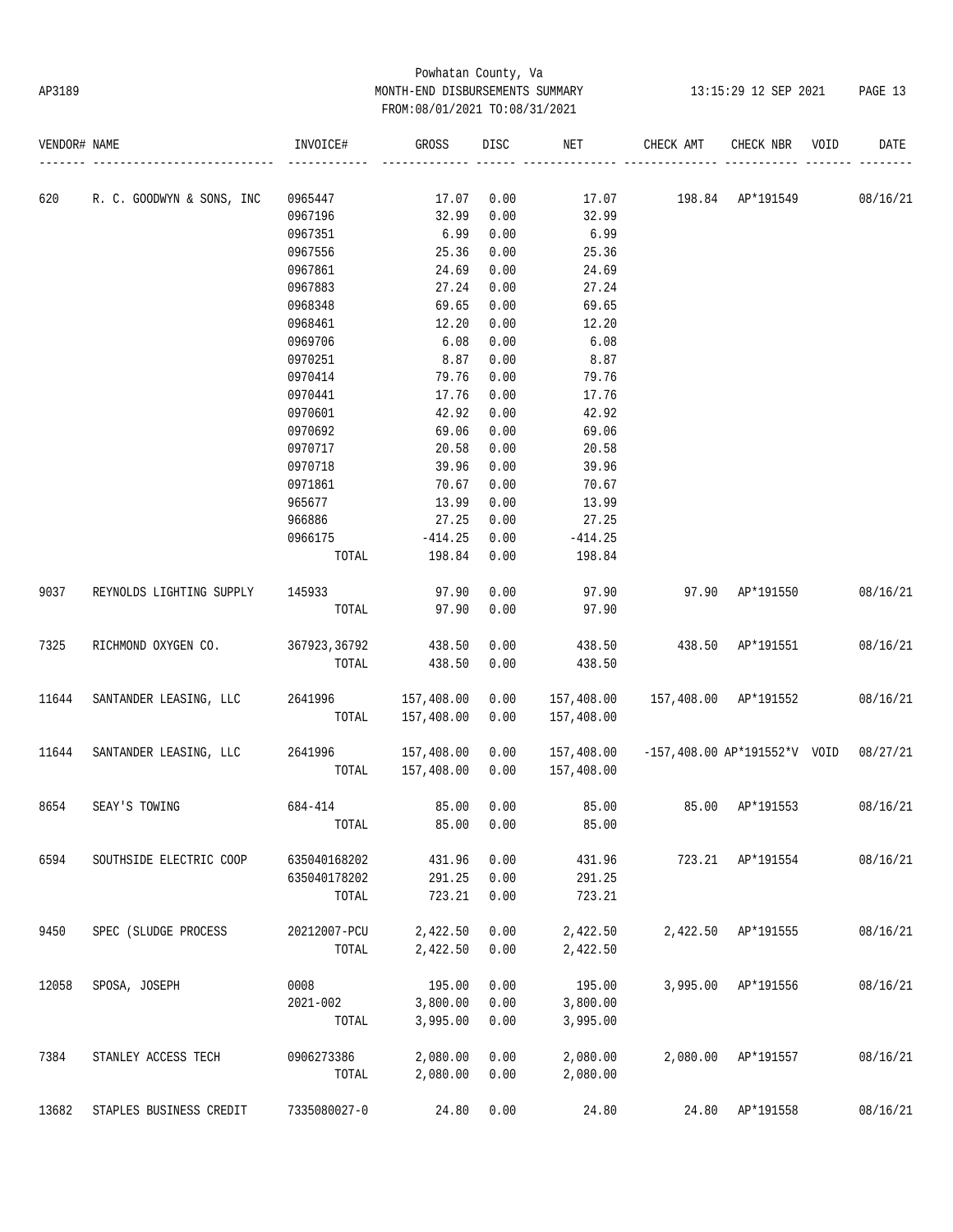## Powhatan County, Va AP3189 MONTH-END DISBURSEMENTS SUMMARY 13:15:29 12 SEP 2021 PAGE 14 FROM:08/01/2021 TO:08/31/2021

| VENDOR# NAME |                                          | INVOICE#               | GROSS          | DISC | NET          | CHECK AMT          | CHECK NBR                             | VOID | DATE     |
|--------------|------------------------------------------|------------------------|----------------|------|--------------|--------------------|---------------------------------------|------|----------|
|              |                                          | TOTAL                  | 24.80          | 0.00 | 24.80        |                    |                                       |      |          |
| 7397         | STONEWALL TECHNOLOGIES, INC 9708         |                        | 250.00         | 0.00 | 250.00       | 250.00 AP*191559   |                                       |      | 08/16/21 |
|              |                                          | TOTAL                  | 250.00         | 0.00 | 250.00       |                    |                                       |      |          |
| 7543         | SYDNOR, LEON                             | 0007                   | 306.81         | 0.00 | 306.81       | 306.81 AP*191560   |                                       |      | 08/16/21 |
|              |                                          | TOTAL                  | 306.81         | 0.00 | 306.81       |                    |                                       |      |          |
| 13639        | VERIZON                                  | VERIZON/FAXJ           | 54.93          | 0.00 | 54.93        |                    | 54.93 AP*191561                       |      | 08/16/21 |
|              |                                          | TOTAL                  | 54.93          | 0.00 | 54.93        |                    |                                       |      |          |
| 4670         | VIRGINIA STATE GOLF ASSOCIA 2021STATEOPE |                        | 1,000.00       | 0.00 | 1,000.00     | 1,000.00 AP*191562 |                                       |      | 08/16/21 |
|              |                                          | TOTAL                  | 1,000.00       | 0.00 | 1,000.00     |                    |                                       |      |          |
| 7415         | VIRGINIA UTILITY                         | 07210351               | 74.55          | 0.00 | 74.55        | 74.55 AP*191563    |                                       |      | 08/16/21 |
|              |                                          | TOTAL                  | 74.55          | 0.00 | 74.55        |                    |                                       |      |          |
| 6302         | VITA - VIRGINIA INFORMATION T44250882021 |                        | 4.24           | 0.00 | 4.24         |                    | $4.24$ $AP*191564$                    |      | 08/16/21 |
|              |                                          | TOTAL                  | 4.24           | 0.00 | 4.24         |                    |                                       |      |          |
| 9768         | WAMPLER EANES APPRAISAL                  | $07 - 22$              | 22,513.00      | 0.00 | 22,513.00    |                    | 20,261.70 AP*191565                   |      | 08/16/21 |
|              |                                          | $07 - 22A$             | $-2, 251.30$   | 0.00 | $-2, 251.30$ |                    |                                       |      |          |
|              |                                          | TOTAL                  | 20, 261.70     | 0.00 | 20,261.70    |                    |                                       |      |          |
| 12458        | WIMMER, WILLIE                           | 2060                   | 1,549.24       | 0.00 | 1,549.24     | 1,549.24 AP*191566 |                                       |      | 08/16/21 |
|              |                                          |                        | TOTAL 1,549.24 | 0.00 | 1,549.24     |                    |                                       |      |          |
| 1890         | X-ZACT                                   | 5872                   | 810.00         | 0.00 | 810.00       | 1,458.00 AP*191567 |                                       |      | 08/16/21 |
|              |                                          | INVOICE5872            | 648.00         | 0.00 | 648.00       |                    |                                       |      |          |
|              |                                          | TOTAL                  | 1,458.00       | 0.00 | 1,458.00     |                    |                                       |      |          |
| 1890         | X-ZACT                                   | 5872                   | 810.00         | 0.00 | 810.00       |                    | $-1,458.00$ AP*191567*V VOID 08/19/21 |      |          |
|              |                                          | INVOICE5872            | 648.00         | 0.00 | 648.00       |                    |                                       |      |          |
|              |                                          | TOTAL                  | 1,458.00       | 0.00 | 1,458.00     |                    |                                       |      |          |
| 6175         | ADAMS OIL COMPANY, INC.                  | 49009                  | 16.20          | 0.00 | 16.20        | 40.63 AP*191568    |                                       |      | 08/24/21 |
|              |                                          | 49265 24.43 0.00 24.43 |                |      |              |                    |                                       |      |          |
|              |                                          | TOTAL                  | 40.63          | 0.00 | 40.63        |                    |                                       |      |          |
| 9183         | AIR, WATER & SOIL LABORATOR V21004530    |                        | 111.80         | 0.00 | 111.80       | 517.20             | AP*191569                             |      | 08/24/21 |
|              |                                          | V21005918              | 40.00          | 0.00 | 40.00        |                    |                                       |      |          |
|              |                                          | V21005988              | 111.80         | 0.00 | 111.80       |                    |                                       |      |          |
|              |                                          | V21005998              | 133.60         | 0.00 | 133.60       |                    |                                       |      |          |
|              |                                          | V21006063              | 40.00          | 0.00 | 40.00        |                    |                                       |      |          |
|              |                                          | V21006093              | 40.00          | 0.00 | 40.00        |                    |                                       |      |          |
|              |                                          | V21006094              | 40.00          | 0.00 | 40.00        |                    |                                       |      |          |
|              |                                          | TOTAL                  | 517.20         | 0.00 | 517.20       |                    |                                       |      |          |
| 12275        | ANTHEM HEALTH PLANS OF VIRG              | 888845926093           | 30,101.80      | 0.00 | 30,101.80    | 30,101.80          | AP*191570                             |      | 08/24/21 |
|              |                                          | TOTAL                  | 30,101.80      | 0.00 | 30,101.80    |                    |                                       |      |          |
| 8598         | AQUA VIRGINIA, INC.                      | 000865687-05           | 32.66          | 0.00 | 32.66        | 32.66              | AP*191571                             |      | 08/24/21 |
|              |                                          | TOTAL                  | 32.66          | 0.00 | 32.66        |                    |                                       |      |          |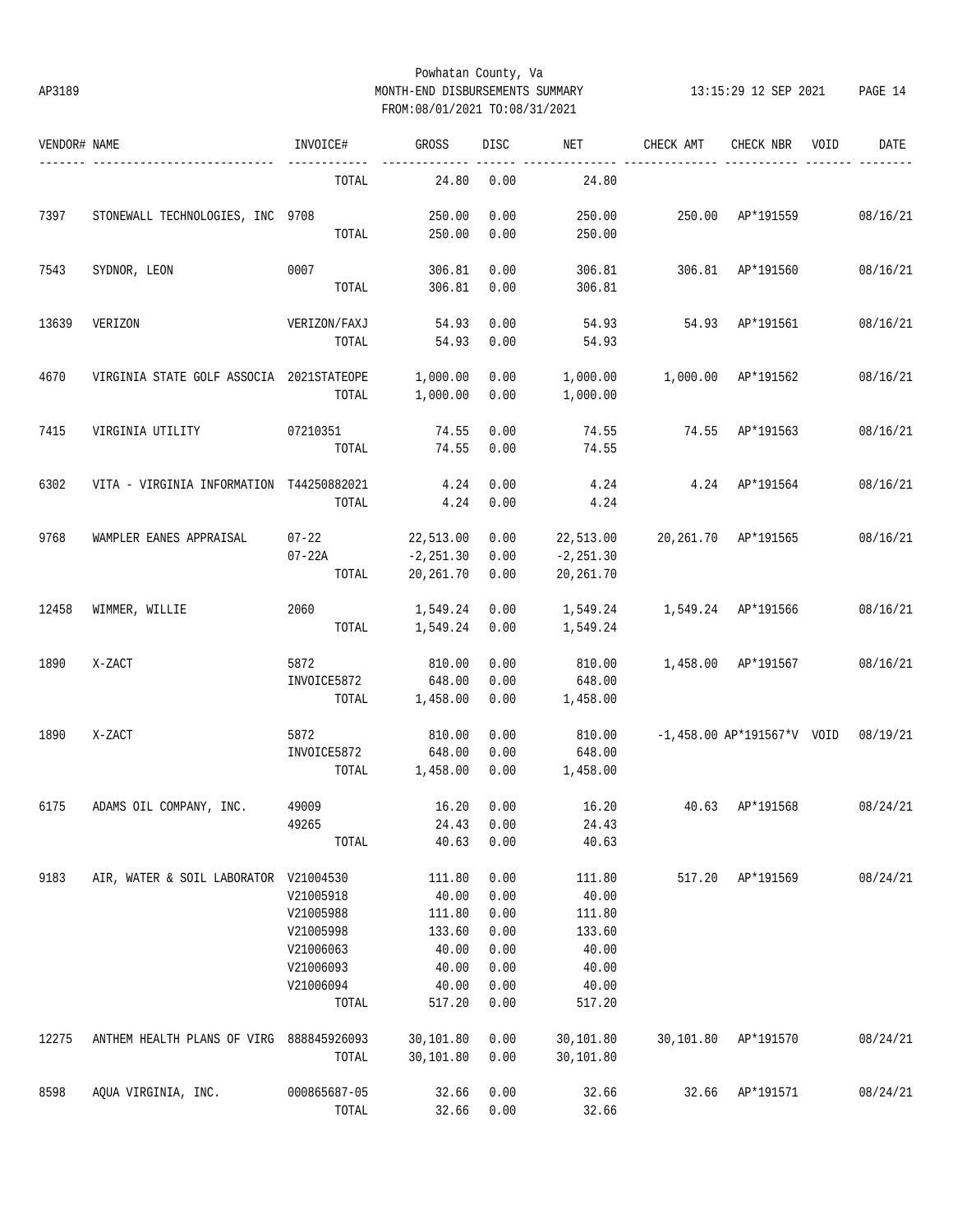# Powhatan County, Va AP3189 MONTH-END DISBURSEMENTS SUMMARY 13:15:29 12 SEP 2021 PAGE 15 FROM:08/01/2021 TO:08/31/2021

| VENDOR# NAME |                                              | INVOICE#                 | GROSS                | DISC         | NET                               | CHECK AMT                   | CHECK NBR VOID      | DATE     |
|--------------|----------------------------------------------|--------------------------|----------------------|--------------|-----------------------------------|-----------------------------|---------------------|----------|
| 4688         |                                              |                          |                      |              |                                   |                             |                     |          |
|              | ARRINGTON, RACHEL                            | AUG21<br>TOTAL           | 30.00<br>30.00       | 0.00<br>0.00 | 30.00<br>30.00                    |                             | 30.00 AP*191572     | 08/24/21 |
| 8397         | ATCO INTERNATIONAL                           | I0582129                 | 719.00               | 0.00         | 719.00                            | 719.00 AP*191573            |                     | 08/24/21 |
|              |                                              | TOTAL                    | 719.00               | 0.00         | 719.00                            |                             |                     |          |
| 5025         | BENJ. FRANKLIN PRINTING CO. 43427            |                          | 99.45                | 0.00         | 99.45                             | 99.45 AP*191574             |                     | 08/24/21 |
|              |                                              | TOTAL                    | 99.45                | 0.00         | 99.45                             |                             |                     |          |
| 6655         | BLOSSMAN GAS COMPANIES, INC 16732194         |                          | 258.32               | 0.00         | 258.32                            | 318.57 AP*191575            |                     | 08/24/21 |
|              |                                              | 17614271                 | 40.27                | 0.00         | 40.27                             |                             |                     |          |
|              |                                              | 17796283                 | 19.98                | 0.00         | 19.98                             |                             |                     |          |
|              |                                              | TOTAL                    | 318.57 0.00          |              | 318.57                            |                             |                     |          |
| 13711        | BRAME SPECIALTY CO INC                       | 7661446                  | 1,513.73 0.00        |              | 1,513.73    1,513.73    AP*191576 |                             |                     | 08/24/21 |
|              |                                              |                          |                      |              | TOTAL 1,513.73 0.00 1,513.73      |                             |                     |          |
| 4692         | BRITZ, BETHANY                               | AUG21                    | 30.00                | 0.00         | 30.00                             | 30.00 AP*191577             |                     | 08/24/21 |
|              |                                              | TOTAL                    | 30.00                | 0.00         | 30.00                             |                             |                     |          |
| 12301        | CAROLINA RECORDING SYSTEMS, 291288 48,520.00 |                          |                      | 0.00         | 48,520.00                         |                             | 48,520.00 AP*191578 | 08/24/21 |
|              |                                              |                          | TOTAL 48,520.00      | 0.00         | 48,520.00                         |                             |                     |          |
|              |                                              |                          |                      |              |                                   |                             |                     |          |
| 540          | CENTRAL VIRGINIA WASTE MANA 26794.           |                          | 25.00                | 0.00         | 25.00                             |                             | 20,510.45 AP*191579 | 08/24/21 |
|              |                                              | 26831.                   | 975.00               | 0.00         | 975.00                            |                             |                     |          |
|              |                                              | 26955. 19,510.45         |                      | 0.00         | 19,510.45                         |                             |                     |          |
|              |                                              |                          | TOTAL 20,510.45 0.00 |              | 20,510.45                         |                             |                     |          |
| 6965         | CINTAS CORPORATION                           | 4092575196               | 91.22                | 0.00         | 91.22                             | 131.23 AP*191580            |                     | 08/24/21 |
|              |                                              | 4093222591               | 40.01                | 0.00         | 40.01                             |                             |                     |          |
|              |                                              | TOTAL                    | 131.23               | 0.00         | 131.23                            |                             |                     |          |
|              | 13132 CIVIL WAR TRAILS, INC. CWT.FY21        |                          | 800.00               | 0.00         | 800.00                            | 800.00 AP*191581 08/24/21   |                     |          |
|              |                                              | TOTAL                    | 800.00               | 0.00         | 800.00                            |                             |                     |          |
|              | 12756 COMCAST                                | 829960012008 104.85 0.00 |                      |              | 104.85                            | 104.85 AP*191582 08/24/21   |                     |          |
|              |                                              | TOTAL                    | 104.85               | 0.00         | 104.85                            |                             |                     |          |
| 13674        | CROWN ATLANTIC COMPANY LLC 356568609202      |                          | 2,183.60 0.00        |              |                                   | 2,183.60 2,183.60 AP*191583 |                     | 08/24/21 |
|              |                                              | TOTAL                    | 2,183.60             | 0.00         | 2,183.60                          |                             |                     |          |
| 13054        | CTSI                                         | PSI-5757                 | 497.93               | 0.00         | 497.93                            |                             | 497.93 AP*191584    | 08/24/21 |
|              |                                              | TOTAL                    | 497.93               | 0.00         | 497.93                            |                             |                     |          |
| 13173        | DAVIS, PAMELA                                | AUG21                    | 30.00                | 0.00         | 30.00                             |                             | 30.00 AP*191585     | 08/24/21 |
|              |                                              | TOTAL                    | 30.00                | 0.00         | 30.00                             |                             |                     |          |
| 6240         | DIAMOND SPRINGS WATER, INC                   | 0001609632               | 9.95                 | 0.00         | 9.95                              |                             | 39.41 AP*191586     | 08/24/21 |
|              |                                              | 0001637492               | 22.47                | 0.00         | 22.47                             |                             |                     |          |
|              |                                              |                          |                      |              |                                   |                             |                     |          |
|              |                                              | 0001637497               | 6.99                 | 0.00         | 6.99                              |                             |                     |          |
|              |                                              | TOTAL                    |                      | 39.41 0.00   | 39.41                             |                             |                     |          |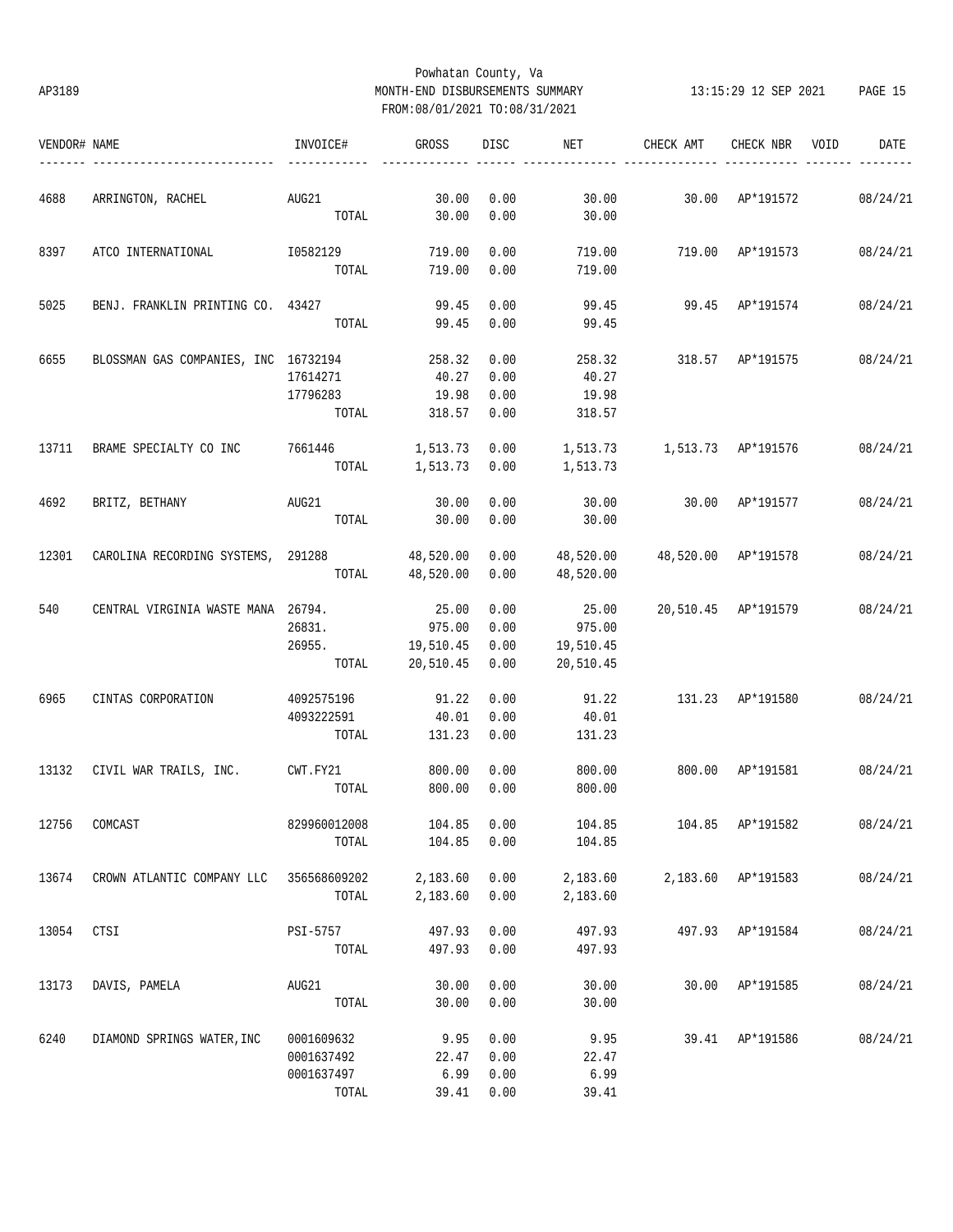# Powhatan County, Va AP3189 MONTH-END DISBURSEMENTS SUMMARY 13:15:29 12 SEP 2021 PAGE 16 FROM:08/01/2021 TO:08/31/2021

| VENDOR# NAME |                                        | INVOICE#     | GROSS    | DISC | NET      | CHECK AMT        | CHECK NBR          | VOID | DATE     |
|--------------|----------------------------------------|--------------|----------|------|----------|------------------|--------------------|------|----------|
| 8787         | DMV RECEIPTING CENTER                  | 202121200481 | 200.00   | 0.00 | 200.00   |                  | 200.00 AP*191587   |      | 08/24/21 |
|              |                                        | TOTAL        | 200.00   | 0.00 | 200.00   |                  |                    |      |          |
| 860          | DOMINION ENERGY VIRGINIA               | 08022021     | 208.53   | 0.00 | 208.53   |                  | 9,389.99 AP*191588 |      | 08/24/21 |
|              |                                        | 0998223150.  | 64.79    | 0.00 | 64.79    |                  |                    |      |          |
|              |                                        | 1552444950.  | 97.26    | 0.00 | 97.26    |                  |                    |      |          |
|              |                                        | 1875198911   | 102.87   | 0.00 | 102.87   |                  |                    |      |          |
|              |                                        | 2352270009.  | 25.96    | 0.00 | 25.96    |                  |                    |      |          |
|              |                                        | 2442170003.  | 1,466.54 | 0.00 | 1,466.54 |                  |                    |      |          |
|              |                                        | 2462222502.  | 4,204.29 | 0.00 | 4,204.29 |                  |                    |      |          |
|              |                                        | 2532167505.  | 932.32   | 0.00 | 932.32   |                  |                    |      |          |
|              |                                        | 2932352368.  | 18.95    | 0.00 | 18.95    |                  |                    |      |          |
|              |                                        | 2972120006.  | 1,613.64 | 0.00 | 1,613.64 |                  |                    |      |          |
|              |                                        | 3085476897.  | 109.59   | 0.00 | 109.59   |                  |                    |      |          |
|              |                                        | 3496131156.  | 7.00     | 0.00 | 7.00     |                  |                    |      |          |
|              |                                        | 4691491015.  | 14.77    | 0.00 | 14.77    |                  |                    |      |          |
|              |                                        | 5420366014.  | 162.22   | 0.00 | 162.22   |                  |                    |      |          |
|              |                                        | 6024003557.  | 16.53    | 0.00 | 16.53    |                  |                    |      |          |
|              |                                        | 6656300552   | 254.75   | 0.00 | 254.75   |                  |                    |      |          |
|              |                                        |              | 21.94    | 0.00 | 21.94    |                  |                    |      |          |
|              |                                        | 8971069334.  | 68.04    | 0.00 | 68.04    |                  |                    |      |          |
|              |                                        | 9052426195.  |          |      |          |                  |                    |      |          |
|              |                                        | TOTAL        | 9,389.99 | 0.00 | 9,389.99 |                  |                    |      |          |
| 7147         | DRAPER ADEN ASSOCIATES, INC 2021060565 |              | 2,000.00 | 0.00 | 2,000.00 |                  | 2,000.00 AP*191589 |      | 08/24/21 |
|              |                                        | TOTAL        | 2,000.00 | 0.00 | 2,000.00 |                  |                    |      |          |
| 6074         | EVIDENT, INC.                          | 182547A      | 185.96   | 0.00 | 185.96   | 185.96 AP*191590 |                    |      | 08/24/21 |
|              |                                        | TOTAL        | 185.96   | 0.00 | 185.96   |                  |                    |      |          |
| 9093         | FARMVILLE WHOLESALE                    | 720215       | 38.11    | 0.00 | 38.11    | 38.11            | AP*191591          |      | 08/24/21 |
|              |                                        | TOTAL        | 38.11    | 0.00 | 38.11    |                  |                    |      |          |
| 4659         | FRAYSER, CODY                          | CFPDEP       | 100.00   | 0.00 | 100.00   | 100.00           | AP*191592          |      | 08/24/21 |
|              |                                        | TOTAL        | 100.00   | 0.00 | 100.00   |                  |                    |      |          |
| 12905        | GALLS, LLC                             | 018960385    | 168.93   | 0.00 | 168.93   | 598.22           | AP*191593          |      | 08/24/21 |
|              |                                        | 018985142    | 56.70    | 0.00 | 56.70    |                  |                    |      |          |
|              |                                        | 019048412    | 372.59   | 0.00 | 372.59   |                  |                    |      |          |
|              |                                        | TOTAL        | 598.22   | 0.00 | 598.22   |                  |                    |      |          |
| 13290        | GLOBAL SIGNAL ACQUISITIONS             | 356154749202 | 1,060.90 | 0.00 | 1,060.90 | 1,060.90         | AP*191594          |      | 08/24/21 |
|              |                                        | TOTAL        | 1,060.90 | 0.00 | 1,060.90 |                  |                    |      |          |
| 6013         | GRAINGER                               | 9010463512   | 83.04    | 0.00 | 83.04    | 83.04            | AP*191595          |      | 08/24/21 |
|              |                                        | TOTAL        | 83.04    | 0.00 | 83.04    |                  |                    |      |          |
|              |                                        |              |          |      |          |                  |                    |      |          |
| 6763         | GREENBERG AND ASSOCIATES, L 223882021  |              | 350.00   | 0.00 | 350.00   | 1,050.00         | AP*191596          |      | 08/24/21 |
|              |                                        | 2239         | 700.00   | 0.00 | 700.00   |                  |                    |      |          |
|              |                                        | TOTAL        | 1,050.00 | 0.00 | 1,050.00 |                  |                    |      |          |
| 11391        | HALEY FORD                             | 44432689     | 183.75   | 0.00 | 183.75   | 2,148.58         | AP*191597          |      | 08/24/21 |
|              |                                        | 44432693     | 1,964.83 | 0.00 | 1,964.83 |                  |                    |      |          |
|              |                                        | TOTAL        | 2,148.58 | 0.00 | 2,148.58 |                  |                    |      |          |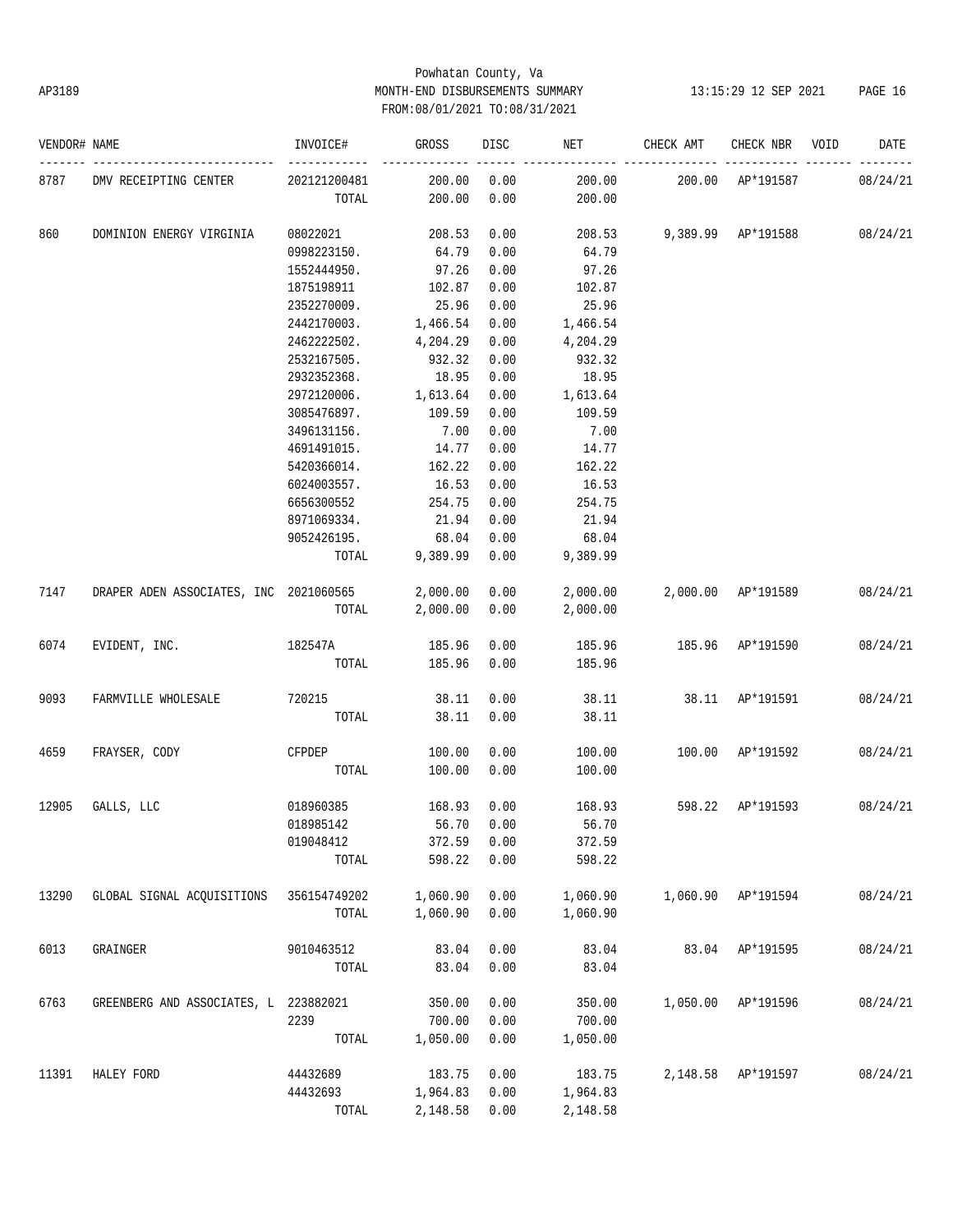## Powhatan County, Va AP3189 MONTH-END DISBURSEMENTS SUMMARY 13:15:29 12 SEP 2021 PAGE 17 FROM:08/01/2021 TO:08/31/2021

| VENDOR# NAME |                                            | INVOICE#              | GROSS     | DISC | NET       | CHECK AMT                           | CHECK NBR       | VOID | DATE     |
|--------------|--------------------------------------------|-----------------------|-----------|------|-----------|-------------------------------------|-----------------|------|----------|
| 12508        | HEALTH EQUITY INC                          | 50583HSA8-21          | 1,955.00  | 0.00 |           |                                     |                 |      | 08/24/21 |
|              |                                            | 5RCU7DU               | 162.65    | 0.00 | 162.65    |                                     |                 |      |          |
|              |                                            | TOTAL                 | 2,117.65  | 0.00 | 2,117.65  |                                     |                 |      |          |
| 6626         | HUGUENOT VOLUNTEER FIRE DEP 00110          |                       | 65.00     | 0.00 | 65.00     | 65.00 AP*191599                     |                 |      | 08/24/21 |
|              |                                            | TOTAL                 | 65.00     | 0.00 | 65.00     |                                     |                 |      |          |
| 10811        | LAND AND COATES, INC                       | 3600278               | 37.56     | 0.00 | 37.56     |                                     | 37.56 AP*191600 |      | 08/24/21 |
|              |                                            | TOTAL                 | 37.56     | 0.00 | 37.56     |                                     |                 |      |          |
| 9552         | MANSFIELD OIL COMPANY                      | SQLCD-693090          | 20.30     | 0.00 | 20.30     | 20.30 AP*191601                     |                 |      | 08/24/21 |
|              |                                            | TOTAL                 | 20.30     | 0.00 | 20.30     |                                     |                 |      |          |
| 11354        | MATTHEW BENDER & CO, INC. 6-30-2021 567.21 |                       |           | 0.00 | 567.21    | 567.21 AP*191602                    |                 |      | 08/24/21 |
|              |                                            | TOTAL                 | 567.21    | 0.00 | 567.21    |                                     |                 |      |          |
| 4685         | MILLER MECHANICAL INC                      | 42898082021 19,542.00 |           | 0.00 |           | 19,542.00    19,542.00    AP*191603 |                 |      | 08/24/21 |
|              |                                            | TOTAL                 | 19,542.00 | 0.00 | 19,542.00 |                                     |                 |      |          |
| 6610         | MO-JOHNS SANITATION                        | 138485                | 103.00    | 0.00 | 103.00    | 103.00 AP*191604                    |                 |      | 08/24/21 |
|              |                                            | TOTAL                 | 103.00    | 0.00 | 103.00    |                                     |                 |      |          |
| 12506        | MONARCH CONSULTING                         | $21 - 126$            | 3,255.00  | 0.00 | 3,255.00  | 6,150.00 AP*191605                  |                 |      | 08/24/21 |
|              |                                            | 21-143                | 1,395.00  | 0.00 | 1,395.00  |                                     |                 |      |          |
|              |                                            | 21-144                | 1,500.00  | 0.00 | 1,500.00  |                                     |                 |      |          |
|              |                                            | TOTAL                 | 6,150.00  | 0.00 | 6,150.00  |                                     |                 |      |          |
| 4691         | MOORE, JAMES                               | AUG21                 | 30.00     | 0.00 | 30.00     |                                     | 30.00 AP*191606 |      | 08/24/21 |
|              |                                            | TOTAL                 | 30.00     | 0.00 | 30.00     |                                     |                 |      |          |
| 4689         | MOORE, KELSEY                              | AUG21                 | 30.00     | 0.00 | 30.00     | 30.00 AP*191607                     |                 |      | 08/24/21 |
|              |                                            | TOTAL                 | 30.00     | 0.00 | 30.00     |                                     |                 |      |          |
| 6725         | MOSLOW WOOD PRODUCTS, INC 0148572          |                       | 250.00    | 0.00 | 250.00    | 250.00                              | AP*191608       |      | 08/24/21 |
|              |                                            | TOTAL                 | 250.00    | 0.00 | 250.00    |                                     |                 |      |          |
| 205          | MUNICODE                                   | 00359635              | 350.00    | 0.00 | 350.00    | 6,539.28                            | AP*191609       |      | 08/24/21 |
|              |                                            | 003606300             | 478.74    | 0.00 | 478.74    |                                     |                 |      |          |
|              |                                            | 00360642              | 5,569.46  | 0.00 | 5,569.46  |                                     |                 |      |          |
|              |                                            | 00360643              | 141.08    | 0.00 | 141.08    |                                     |                 |      |          |
|              |                                            | TOTAL                 | 6,539.28  | 0.00 | 6,539.28  |                                     |                 |      |          |
| 9543         | NATIONAL SECURITY & DOOR                   | 116291                | 270.00    | 0.00 | 270.00    | 1,464.40                            | AP*191610       |      | 08/24/21 |
|              |                                            | 116316                | 1,194.40  | 0.00 | 1,194.40  |                                     |                 |      |          |
|              |                                            | TOTAL                 | 1,464.40  | 0.00 | 1,464.40  |                                     |                 |      |          |
| 4687         | O'BRIEN, CYNTHIA                           | AUG21                 | 30.00     | 0.00 | 30.00     | 30.00                               | AP*191611       |      | 08/24/21 |
|              |                                            | TOTAL                 | 30.00     | 0.00 | 30.00     |                                     |                 |      |          |
| 1250         | POWHATAN AUTO & TRACTOR PAR 653006         |                       | 26.49     | 0.00 | 26.49     | 26.49                               | AP*191612       |      | 08/24/21 |
|              |                                            | TOTAL                 | 26.49     | 0.00 | 26.49     |                                     |                 |      |          |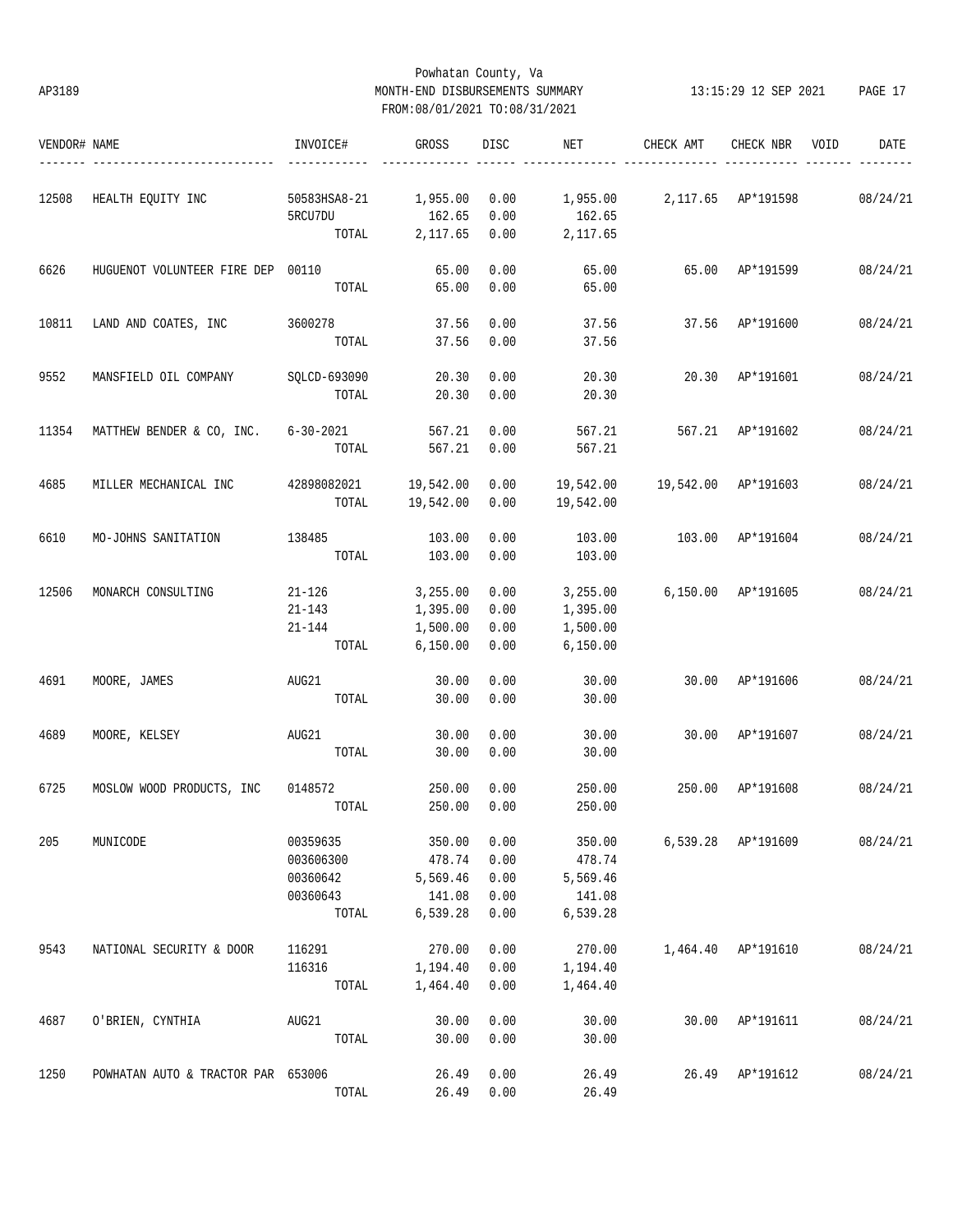## Powhatan County, Va AP3189 MONTH-END DISBURSEMENTS SUMMARY 13:15:29 12 SEP 2021 PAGE 18 FROM:08/01/2021 TO:08/31/2021

| VENDOR# NAME |                                              | INVOICE#           | GROSS                | DISC | NET                                    | CHECK AMT                     | CHECK NBR VOID     | DATE     |
|--------------|----------------------------------------------|--------------------|----------------------|------|----------------------------------------|-------------------------------|--------------------|----------|
| 12955        | POWHATAN COUNTY PUBLIC SCHO JULY-150         | ------------       | 21, 172. 48 0.00     |      |                                        | 21,172.48 35,231.08 AP*191613 |                    | 08/24/21 |
|              |                                              | JUNE-149           | 14,058.60 0.00       |      | 14,058.60                              |                               |                    |          |
|              |                                              |                    | TOTAL 35,231.08 0.00 |      | 35,231.08                              |                               |                    |          |
| 12064        | POWHATAN COUNTY TREASURER 7173209 133.68     |                    |                      | 0.00 | 133.68   133.68   AP*191614   08/24/21 |                               |                    |          |
|              |                                              |                    | TOTAL 133.68         | 0.00 | 133.68                                 |                               |                    |          |
| 13453        | QUADIENT FINANCE USA, INC. 31220235 1,000.00 |                    |                      | 0.00 | $1,000.00$ $1,000.00$ $AP*191615$      |                               |                    | 08/24/21 |
|              |                                              |                    | TOTAL 1,000.00       | 0.00 | 1,000.00                               |                               |                    |          |
| 780          | QUILL CORPORATION 18782184                   |                    | 25.58                | 0.00 |                                        |                               |                    | 08/24/21 |
|              |                                              | TOTAL              | 25.58                | 0.00 | 25.58                                  |                               |                    |          |
| 620          | R. C. GOODWYN & SONS, INC                    | 0972360            | 27.98                | 0.00 | 27.98                                  | 364.40 AP*191617              |                    | 08/24/21 |
|              |                                              | 0972373            | 159.99               | 0.00 | 159.99                                 |                               |                    |          |
|              |                                              | 0972433            | 12.98                | 0.00 | 12.98                                  |                               |                    |          |
|              |                                              | 0972734            | 27.96                | 0.00 | 27.96                                  |                               |                    |          |
|              |                                              | 0972949            | 28.39                | 0.00 | 28.39                                  |                               |                    |          |
|              |                                              | 0973101            | 87.87                | 0.00 | 87.87                                  |                               |                    |          |
|              |                                              | 0973194            | 11.85                | 0.00 | 11.85                                  |                               |                    |          |
|              |                                              | 0973235            | 7.38                 | 0.00 | 7.38                                   |                               |                    |          |
|              |                                              | TOTAL              | 364.40               | 0.00 | 364.40                                 |                               |                    |          |
|              |                                              |                    |                      |      |                                        |                               |                    |          |
| 6466         | RADIO COMMUNICATION OF VA                    | 400017654-1        | 191.57 0.00          |      |                                        | 191.57   191.57   AP*191618   |                    | 08/24/21 |
|              |                                              | TOTAL              | 191.57               | 0.00 | 191.57                                 |                               |                    |          |
| 4690         | RAKES, GARY                                  | AUG21              | 30.00                | 0.00 | 30.00                                  | 30.00 AP*191619               |                    | 08/24/21 |
|              |                                              | TOTAL              | 30.00                | 0.00 | 30.00                                  |                               |                    |          |
| 13979        | READ'S UNIFORMS, LLC 074920-99074            |                    | 9.00                 | 0.00 | 9.00                                   | 9.00 AP*191620                |                    | 08/24/21 |
|              |                                              | TOTAL              | 9.00                 | 0.00 | 9.00                                   |                               |                    |          |
| 12509        | RICHMOND SUBURBAN NEWS                       | $5/31-6/27$ 727.00 |                      | 0.00 | 727.00                                 | 727.00 AP*191621              |                    | 08/24/21 |
|              |                                              | TOTAL              | 727.00               | 0.00 | 727.00                                 |                               |                    |          |
| 6886         | RICHMOND TIMES-DISPATCH                      | 00000              | 597.79 0.00          |      | 597.79                                 | 597.79 AP*191622              |                    | 08/24/21 |
|              |                                              | TOTAL              | 597.79 0.00          |      | 597.79                                 |                               |                    |          |
| 4672         | RUSTIC WOODWORKS LLC                         | 2108               | 445.20               | 0.00 | 445.20                                 |                               | 445.20 AP*191623   | 08/24/21 |
|              |                                              | TOTAL              | 445.20               | 0.00 | 445.20                                 |                               |                    |          |
| 7096         | SBA TOWERS, INC.                             | IN3054213192       | 2,060.02             | 0.00 | 2,060.02                               |                               | 2,060.02 AP*191624 | 08/24/21 |
|              |                                              | TOTAL              | 2,060.02             | 0.00 | 2,060.02                               |                               |                    |          |
| 11800        | SCHARDEIN, BRET                              | 4THQ21             | 327.82               | 0.00 | 327.82                                 |                               | 327.82 AP*191625   | 08/24/21 |
|              |                                              | TOTAL              | 327.82               | 0.00 | 327.82                                 |                               |                    |          |
| 6594         | SOUTHSIDE ELECTRIC COOP                      | 08112021           | 635.62               | 0.00 | 635.62                                 |                               | 4,496.66 AP*191626 | 08/24/21 |
|              |                                              | 63504003.          | 1,404.73             | 0.00 | 1,404.73                               |                               |                    |          |
|              |                                              | 635040058202       | 46.87                | 0.00 | 46.87                                  |                               |                    |          |
|              |                                              | 63504006.          | 259.83               | 0.00 | 259.83                                 |                               |                    |          |
|              |                                              | 63504009.          | 477.29               | 0.00 | 477.29                                 |                               |                    |          |
|              |                                              |                    |                      |      |                                        |                               |                    |          |
|              |                                              | 63504010.          | 33.40                | 0.00 | 33.40                                  |                               |                    |          |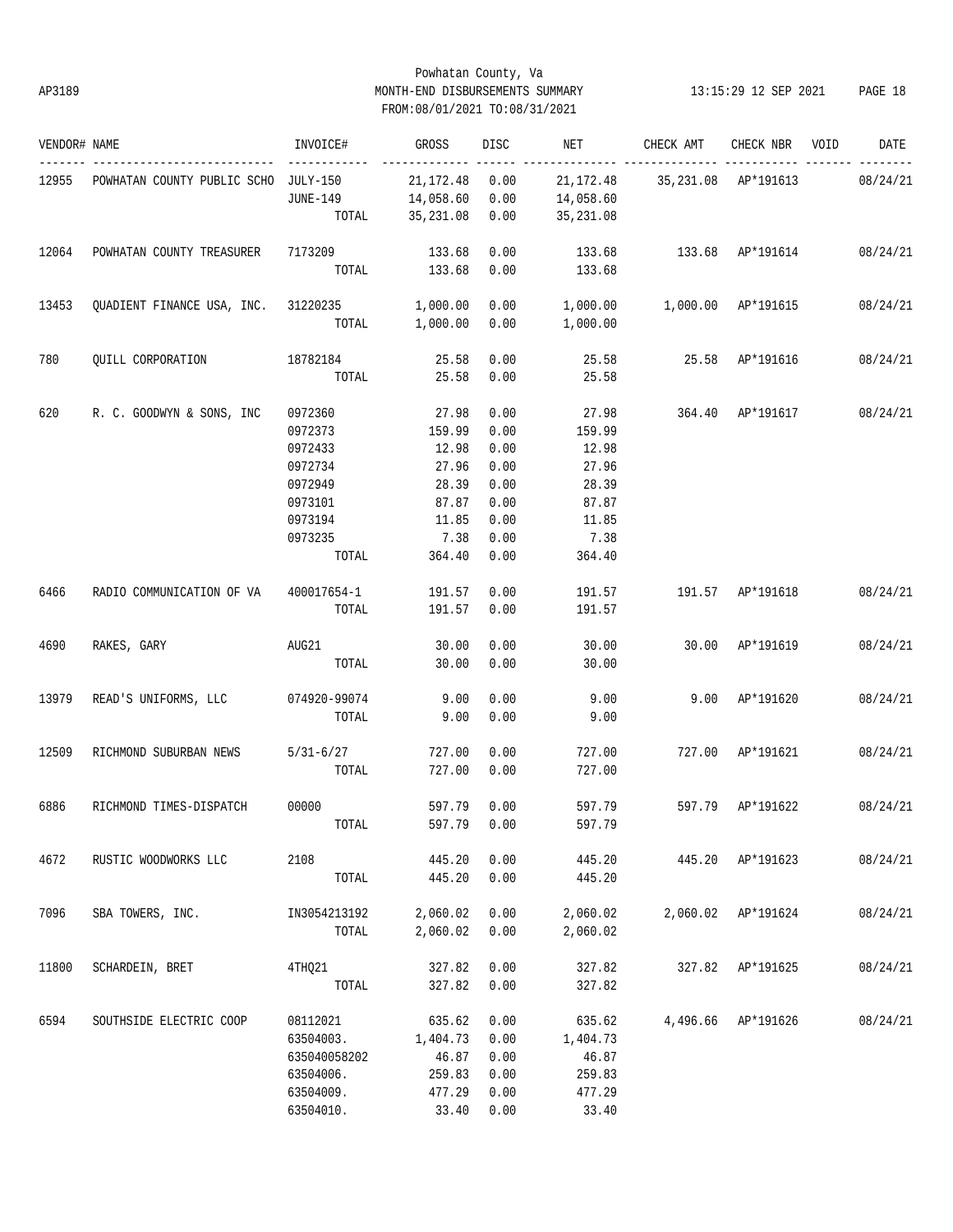## Powhatan County, Va AP3189 MONTH-END DISBURSEMENTS SUMMARY 13:15:29 12 SEP 2021 PAGE 19 FROM:08/01/2021 TO:08/31/2021

| VENDOR# NAME |                                                                                 | INVOICE#                                     | <b>GROSS</b>         |            | DISC NET                              | CHECK AMT               | CHECK NBR VOID     | DATE     |
|--------------|---------------------------------------------------------------------------------|----------------------------------------------|----------------------|------------|---------------------------------------|-------------------------|--------------------|----------|
|              |                                                                                 | ------------<br>63504011.                    | 53.80 0.00           |            | 53.80                                 |                         |                    |          |
|              |                                                                                 | 63504013.                                    | 191.99 0.00          |            | 191.99                                |                         |                    |          |
|              |                                                                                 | 63504003-AUG    1,393.13    0.00    1,393.13 |                      |            |                                       |                         |                    |          |
|              |                                                                                 |                                              |                      |            | TOTAL 4,496.66 0.00 4,496.66          |                         |                    |          |
| 8578         | STAPLES BUSINESS AD- 7332406378-0                                               |                                              |                      |            | $235.42$ 0.00 235.42 235.42 AP*191627 |                         |                    | 08/24/21 |
|              |                                                                                 | TOTAL                                        | 235.42 0.00          |            | 235.42                                |                         |                    |          |
| 13682        | STAPLES BUSINESS CREDIT                                                         | 7333325753-0                                 | 36.99                | 0.00       |                                       | 36.99 523.62 AP*191628  |                    | 08/24/21 |
|              |                                                                                 | 7335483194-0                                 | 51.86                | 0.00       | 51.86                                 |                         |                    |          |
|              |                                                                                 | 7335489102-0                                 | 32.75                | 0.00       | 32.75                                 |                         |                    |          |
|              |                                                                                 | 7335767591-0                                 | 88.05                | 0.00       | 88.05                                 |                         |                    |          |
|              |                                                                                 | 7335785007-0                                 | 37.35                | 0.00       | 37.35                                 |                         |                    |          |
|              |                                                                                 | 7335963484-0                                 | 148.59 0.00          |            | 148.59                                |                         |                    |          |
|              |                                                                                 | 7336516006-0                                 | 117.80               | 0.00       | 117.80                                |                         |                    |          |
|              |                                                                                 | 7336516006-0                                 | 5.02                 | 0.00       | 5.02                                  |                         |                    |          |
|              |                                                                                 | 7336849340-0                                 | 4.83 0.00            |            | 4.83                                  |                         |                    |          |
|              |                                                                                 | 7336849340-0                                 | $0.38$ 0.00          |            | 0.38                                  |                         |                    |          |
|              |                                                                                 | TOTAL                                        | $523.62$ 0.00        |            | 523.62                                |                         |                    |          |
| 13065        | STAPLES INC                                                                     | 7335620418-0                                 | 36.03                | 0.00       | 36.03 36.03 AP*191629                 |                         |                    | 08/24/21 |
|              |                                                                                 | TOTAL                                        | 36.03 0.00           |            | 36.03                                 |                         |                    |          |
| 8015         | STRYKER SALES CORPORATION 3443182M 10,893.60 0.00 10,893.60 10,893.60 AP*191630 |                                              |                      |            |                                       |                         |                    | 08/24/21 |
|              |                                                                                 |                                              | TOTAL 10,893.60 0.00 |            | 10,893.60                             |                         |                    |          |
| 8346         | SYCOM TECHNOLOGIES AT62945 5,390.00 0.00 5,390.00 5,390.00 AP*191631            |                                              |                      |            |                                       |                         |                    | 08/24/21 |
|              |                                                                                 |                                              |                      |            | TOTAL 5,390.00 0.00 5,390.00          |                         |                    |          |
| 7543         | SYDNOR, LEON                                                                    |                                              | 96.00                | 0.00       | 96.00                                 | 96.00 AP*191632         |                    | 08/24/21 |
|              |                                                                                 |                                              | TOTAL 96.00          | 0.00       | 96.00                                 |                         |                    |          |
| 7970         | SYMBOLARTS, LLC 6389281-IN 3,975.00 0.00 3,975.00 3,975.00 AP*191633            |                                              |                      |            |                                       |                         |                    | 08/24/21 |
|              |                                                                                 |                                              |                      |            | TOTAL 3,975.00 0.00 3,975.00          |                         |                    |          |
| 11006        | TRACTOR SUPPLY CREDIT                                                           | 0200953789                                   | 49.98 0.00           |            | 49.98 156.96 AP*191634                |                         |                    | 08/24/21 |
|              |                                                                                 | 100558636 67.99 0.00                         |                      |            | 67.99                                 |                         |                    |          |
|              |                                                                                 | 200953789                                    |                      | 38.99 0.00 | 38.99                                 |                         |                    |          |
|              |                                                                                 | TOTAL                                        | 156.96               | 0.00       | 156.96                                |                         |                    |          |
| 7595         | VDH-WATERWORKS TECHNICAL                                                        | 2021 2022                                    | 90.00                | 0.00       | 90.00                                 |                         | 90.00 AP*191635    | 08/24/21 |
|              |                                                                                 | TOTAL                                        | 90.00                | 0.00       | 90.00                                 |                         |                    |          |
| 7415         | VIRGINIA UTILITY                                                                | 06210354                                     | 98.70                | 0.00       | 98.70                                 |                         | 98.70 AP*191636    | 08/24/21 |
|              |                                                                                 | TOTAL                                        | 98.70                | 0.00       | 98.70                                 |                         |                    |          |
| 11181        | WELLS FARGO FINANCIAL                                                           | 5016253579                                   | 87.86                | 0.00       | 87.86                                 |                         | 87.86 AP*191637    | 08/24/21 |
|              |                                                                                 | TOTAL                                        | 87.86                | 0.00       | 87.86                                 |                         |                    |          |
| 11698        | WESTWOOD PHARMACY                                                               | 28569                                        | 183.31               | 0.00       |                                       | 183.31 183.31 AP*191638 |                    | 08/24/21 |
|              |                                                                                 | TOTAL                                        | 183.31 0.00          |            | 183.31                                |                         |                    |          |
| 12458        | WIMMER, WILLIE                                                                  | 2061                                         | 752.00               | 0.00       | 752.00                                |                         | 5,939.48 AP*191639 | 08/24/21 |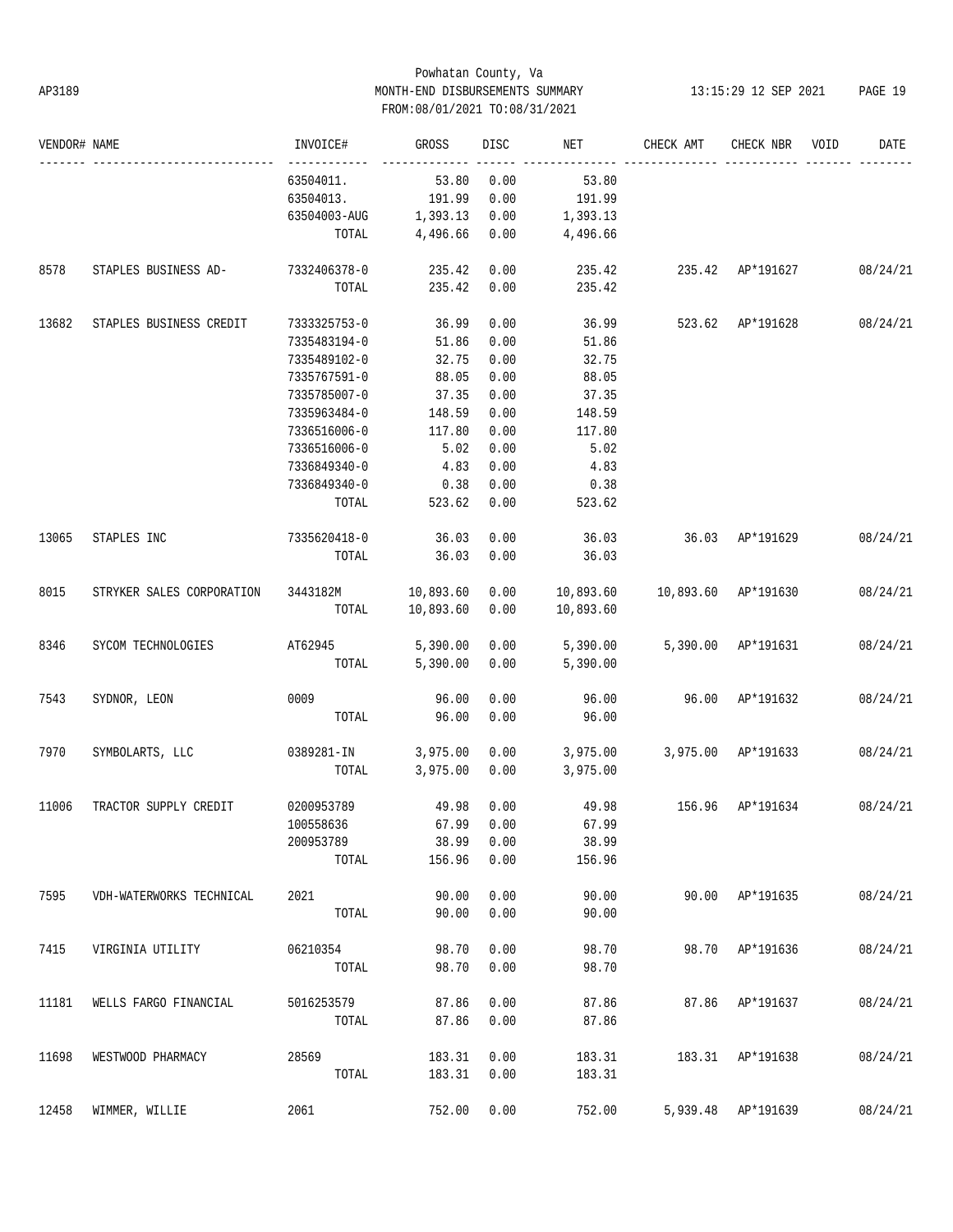# Powhatan County, Va AP3189 MONTH-END DISBURSEMENTS SUMMARY 13:15:29 12 SEP 2021 PAGE 20 FROM:08/01/2021 TO:08/31/2021

| VENDOR# NAME |                                              | INVOICE#              | GROSS    | DISC | NET                         | CHECK AMT           | CHECK NBR        | VOID | DATE     |
|--------------|----------------------------------------------|-----------------------|----------|------|-----------------------------|---------------------|------------------|------|----------|
|              |                                              | -------------<br>2062 | 300.00   | 0.00 | 300.00                      |                     |                  |      |          |
|              |                                              | 2064                  | 2,445.50 | 0.00 | 2,445.50                    |                     |                  |      |          |
|              |                                              | 2065                  | 316.98   | 0.00 | 316.98                      |                     |                  |      |          |
|              |                                              | 2066                  | 525.00   | 0.00 | 525.00                      |                     |                  |      |          |
|              |                                              | 2067                  | 725.00   | 0.00 | 725.00                      |                     |                  |      |          |
|              |                                              | 2068                  | 875.00   | 0.00 | 875.00                      |                     |                  |      |          |
|              |                                              | TOTAL                 | 5,939.48 | 0.00 | 5,939.48                    |                     |                  |      |          |
| 7755         | WITMER PUBLIC SAFETY                         | E2086490              | 1,410.10 | 0.00 | 1,410.10                    | 1,755.10 AP*191640  |                  |      | 08/24/21 |
|              |                                              | E2096364              | 345.00   | 0.00 | 345.00                      |                     |                  |      |          |
|              |                                              | TOTAL                 | 1,755.10 | 0.00 | 1,755.10                    |                     |                  |      |          |
| 1890         | X-ZACT                                       | INVOICE5872 648.00    |          | 0.00 | 648.00                      | 648.00 AP*191641    |                  |      | 08/24/21 |
|              |                                              | TOTAL                 | 648.00   | 0.00 | 648.00                      |                     |                  |      |          |
| 9183         | AIR, WATER & SOIL LABORATOR V21004734 133.60 |                       |          | 0.00 | 133.60                      | 133.60 AP*191661    |                  |      | 08/31/21 |
|              |                                              | TOTAL                 | 133.60   | 0.00 | 133.60                      |                     |                  |      |          |
| 12849        | AQUA VIRGINIA                                | 0620830_1             | 182.23   | 0.00 | 182.23                      | 182.23 AP*191662    |                  |      | 08/31/21 |
|              |                                              | TOTAL                 | 182.23   | 0.00 | 182.23                      |                     |                  |      |          |
| 8582         | BALL OFFICE PRODUCTS                         | 0500681-001 7,511.80  |          | 0.00 | 7,511.80 7,511.80 AP*191663 |                     |                  |      | 08/31/21 |
|              |                                              | TOTAL                 | 7,511.80 | 0.00 | 7,511.80                    |                     |                  |      |          |
| 12207        | BATTERIES PLUS BULBS                         | P41068461             | 171.30   | 0.00 | 171.30                      | 171.30 AP*191664    |                  |      | 08/31/21 |
|              |                                              | TOTAL                 | 171.30   | 0.00 | 171.30                      |                     |                  |      |          |
| 6655         | BLOSSMAN GAS COMPANIES, INC 17796282         |                       | 27.68    | 0.00 | 27.68                       | 53.40 AP*191665     |                  |      | 08/31/21 |
|              |                                              | 17836997              | 25.72    | 0.00 | 25.72                       |                     |                  |      |          |
|              |                                              | TOTAL                 | 53.40    | 0.00 | 53.40                       |                     |                  |      |          |
| 8713         | BLUE RIDGE RESCUE SUPPLIERS 51499            |                       | 3,796.10 | 0.00 | 3,796.10                    | 3,796.10 AP*191666  |                  |      | 08/31/21 |
|              |                                              | TOTAL                 | 3,796.10 | 0.00 | 3,796.10                    |                     |                  |      |          |
| 9991         | BMS DIRECT                                   | 153494P               | 5,993.00 | 0.00 | 5,993.00                    | 14,798.10 AP*191667 |                  |      | 08/31/21 |
|              |                                              | 153495P               | 8,805.10 | 0.00 | 8,805.10                    |                     |                  |      |          |
|              |                                              | TOTAL 14,798.10 0.00  |          |      | 14,798.10                   |                     |                  |      |          |
| 7296         | BOUND TREE MEDICAL, LLC                      | 84172639              | 1,999.14 | 0.00 | 1,999.14 2,207.84 AP*191668 |                     |                  |      | 08/31/21 |
|              |                                              | 84174634              | 35.94    | 0.00 | 35.94                       |                     |                  |      |          |
|              |                                              | 84174635              | 14.80    | 0.00 | 14.80                       |                     |                  |      |          |
|              |                                              | 84178204              | 157.96   | 0.00 | 157.96                      |                     |                  |      |          |
|              |                                              | TOTAL                 | 2,207.84 | 0.00 | 2,207.84                    |                     |                  |      |          |
| 13711        | BRAME SPECIALTY CO INC                       | 7663511               | 831.99   | 0.00 | 831.99                      |                     | 831.99 AP*191669 |      | 08/31/21 |
|              |                                              | TOTAL                 | 831.99   | 0.00 | 831.99                      |                     |                  |      |          |
| 6965         | CINTAS CORPORATION                           | 4093222591 1          | 51.21    | 0.00 | 51.21                       |                     | 51.21 AP*191670  |      | 08/31/21 |
|              |                                              | TOTAL                 | 51.21    | 0.00 | 51.21                       |                     |                  |      |          |
| 7341         | CLAWS & PAWS ANIMAL CARE                     | 08012021              | 814.66   | 0.00 | 814.66                      | 814.66 AP*191671    |                  |      | 08/31/21 |
|              |                                              | TOTAL                 | 814.66   | 0.00 | 814.66                      |                     |                  |      |          |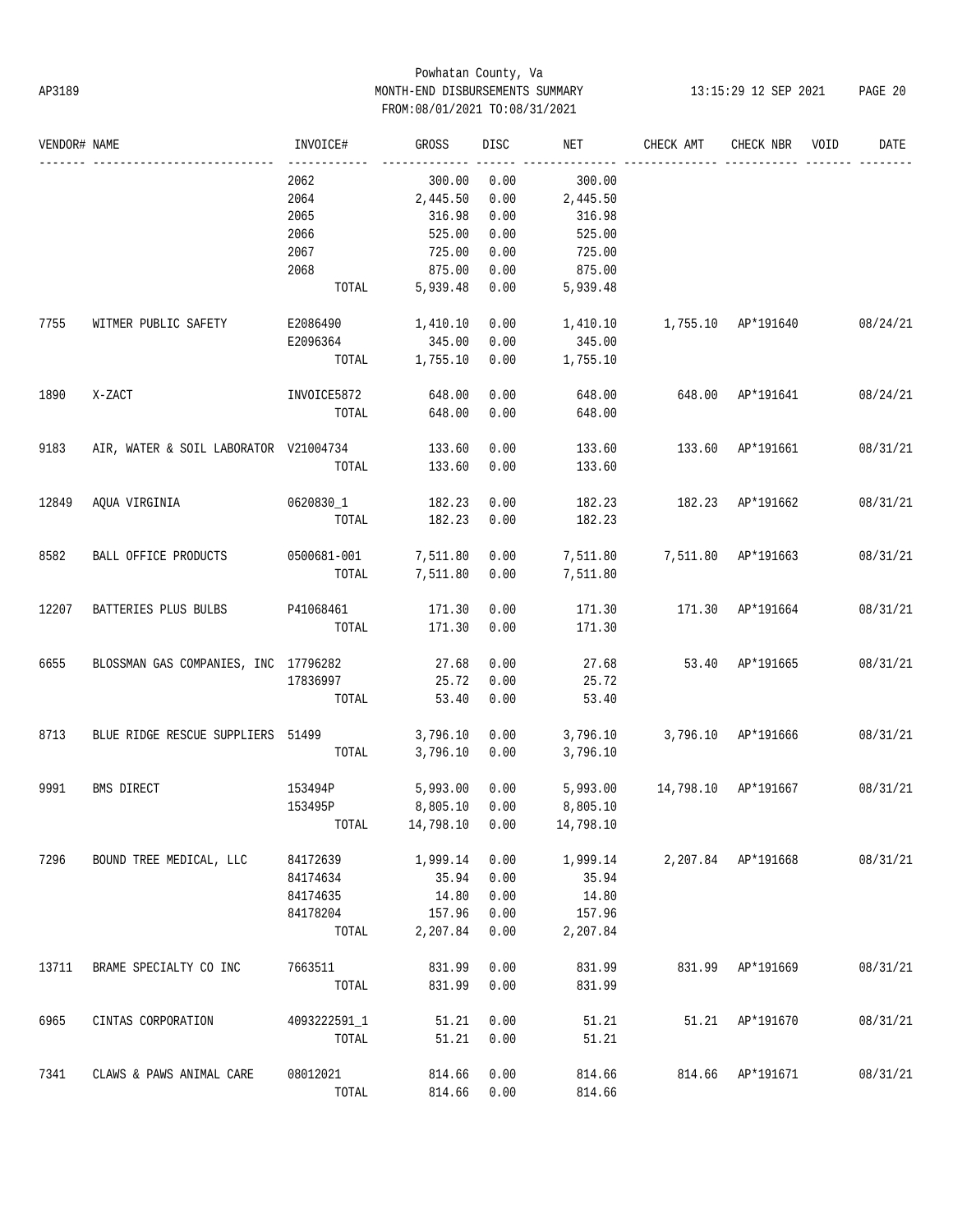## Powhatan County, Va AP3189 MONTH-END DISBURSEMENTS SUMMARY 13:15:29 12 SEP 2021 PAGE 21 FROM:08/01/2021 TO:08/31/2021

| VENDOR# NAME |                                    | INVOICE#            | GROSS          | DISC | NET       | CHECK AMT                       | CHECK NBR          | VOID | DATE     |
|--------------|------------------------------------|---------------------|----------------|------|-----------|---------------------------------|--------------------|------|----------|
|              | 11751 COMPASS MD                   | ------------<br>399 | 2,141.50       | 0.00 | 2,141.50  | 3,843.00 AP*191672              |                    |      | 08/31/21 |
|              |                                    | 400                 | 1,701.50       | 0.00 | 1,701.50  |                                 |                    |      |          |
|              |                                    | TOTAL               | 3,843.00       | 0.00 | 3,843.00  |                                 |                    |      |          |
| 13054        | CTSI                               | PSI-5876            | 1,320.00       | 0.00 | 1,320.00  | 1,320.00 AP*191673              |                    |      | 08/31/21 |
|              |                                    | TOTAL               | 1,320.00       | 0.00 | 1,320.00  |                                 |                    |      |          |
| 13699        | EASTERN DIESEL PERFORMANCE 1358    |                     | 1,781.60       | 0.00 |           | 1,781.60   1,781.60   AP*191674 |                    |      | 08/31/21 |
|              |                                    | TOTAL               | 1,781.60       | 0.00 | 1,781.60  |                                 |                    |      |          |
| 8235         | ELECTION SERVICES ONLINE, L 2324   |                     | 13,045.81      | 0.00 | 13,045.81 | 23,595.81 AP*191675             |                    |      | 08/31/21 |
|              |                                    | 2334                | 10,550.00      | 0.00 | 10,550.00 |                                 |                    |      |          |
|              |                                    | TOTAL               | 23,595.81      | 0.00 | 23,595.81 |                                 |                    |      |          |
| 11365        | EMERALD HOMES                      | 549-2021            | 71.40          | 0.00 |           | 71.40 71.40 AP*191676           |                    |      | 08/31/21 |
|              |                                    | TOTAL               | 71.40          | 0.00 | 71.40     |                                 |                    |      |          |
| 9093         | FARMVILLE WHOLESALE                | 721596 689.46       |                | 0.00 | 689.46    | 689.46 AP*191677                |                    |      | 08/31/21 |
|              |                                    | TOTAL               | 689.46         | 0.00 | 689.46    |                                 |                    |      |          |
| 8732         | FEEDMORE                           | 2022CONTR           | 8,000.00       | 0.00 | 8,000.00  |                                 | 8,000.00 AP*191678 |      | 08/31/21 |
|              |                                    | TOTAL               | 8,000.00       | 0.00 | 8,000.00  |                                 |                    |      |          |
| 10755        | INNOVATIVE TURF                    | 5150                | 538.60         | 0.00 | 538.60    | 538.60 AP*191679                |                    |      | 08/31/21 |
|              |                                    |                     | TOTAL 538.60   | 0.00 | 538.60    |                                 |                    |      |          |
| 13802        | KEYSTONE INFORMATION SYSTEM 208124 |                     | 2,500.00       | 0.00 | 2,500.00  | 53,798.13 AP*191680             |                    |      | 08/31/21 |
|              |                                    | 208125              | 23,240.00      | 0.00 | 23,240.00 |                                 |                    |      |          |
|              |                                    | 208126              | 2,800.00       | 0.00 | 2,800.00  |                                 |                    |      |          |
|              |                                    | 208127              | 8,000.00       | 0.00 | 8,000.00  |                                 |                    |      |          |
|              |                                    | 208132              | 5,255.33       | 0.00 | 5,255.33  |                                 |                    |      |          |
|              |                                    | 208133              | 1,130.06       | 0.00 | 1,130.06  |                                 |                    |      |          |
|              |                                    | 208134              | 4,609.86       | 0.00 | 4,609.86  |                                 |                    |      |          |
|              |                                    | 208135              | 3,422.92       | 0.00 | 3,422.92  |                                 |                    |      |          |
|              |                                    | 208136              | 2,839.96       | 0.00 | 2,839.96  |                                 |                    |      |          |
|              |                                    | TOTAL               | 53,798.13 0.00 |      | 53,798.13 |                                 |                    |      |          |
| 4658         | LLOYD, JAYNE                       | 123200010820        | 79.78          | 0.00 | 79.78     |                                 | 79.78 AP*191681    |      | 08/31/21 |
|              |                                    | TOTAL               | 79.78          | 0.00 | 79.78     |                                 |                    |      |          |
| 10924        | MITCHELL PEST                      | 153039              | 150.00         | 0.00 | 150.00    |                                 | 150.00 AP*191682   |      | 08/31/21 |
|              |                                    | TOTAL               | 150.00         | 0.00 | 150.00    |                                 |                    |      |          |
| 13546        | MONTGOMERY CONSULTING LLC          | 5                   | 6, 205.35      | 0.00 | 6,205.35  |                                 | 6,205.35 AP*191683 |      | 08/31/21 |
|              |                                    | TOTAL               | 6, 205.35      | 0.00 | 6, 205.35 |                                 |                    |      |          |
| 7297         | NAFECO, INC.                       | 1101958             | 128.00         | 0.00 | 128.00    |                                 | 128.00 AP*191684   |      | 08/31/21 |
|              |                                    | TOTAL               | 128.00         | 0.00 | 128.00    |                                 |                    |      |          |
| 4694         | PLUMBERS-R-US                      | 203-2021            | 80.25          | 0.00 | 80.25     | 80.25                           | AP*191685          |      | 08/31/21 |
|              |                                    | TOTAL               | 80.25          | 0.00 | 80.25     |                                 |                    |      |          |
| 1250         | POWHATAN AUTO & TRACTOR PAR 653636 |                     | 23.68          | 0.00 | 23.68     | 62.54                           | AP*191686          |      | 08/31/21 |